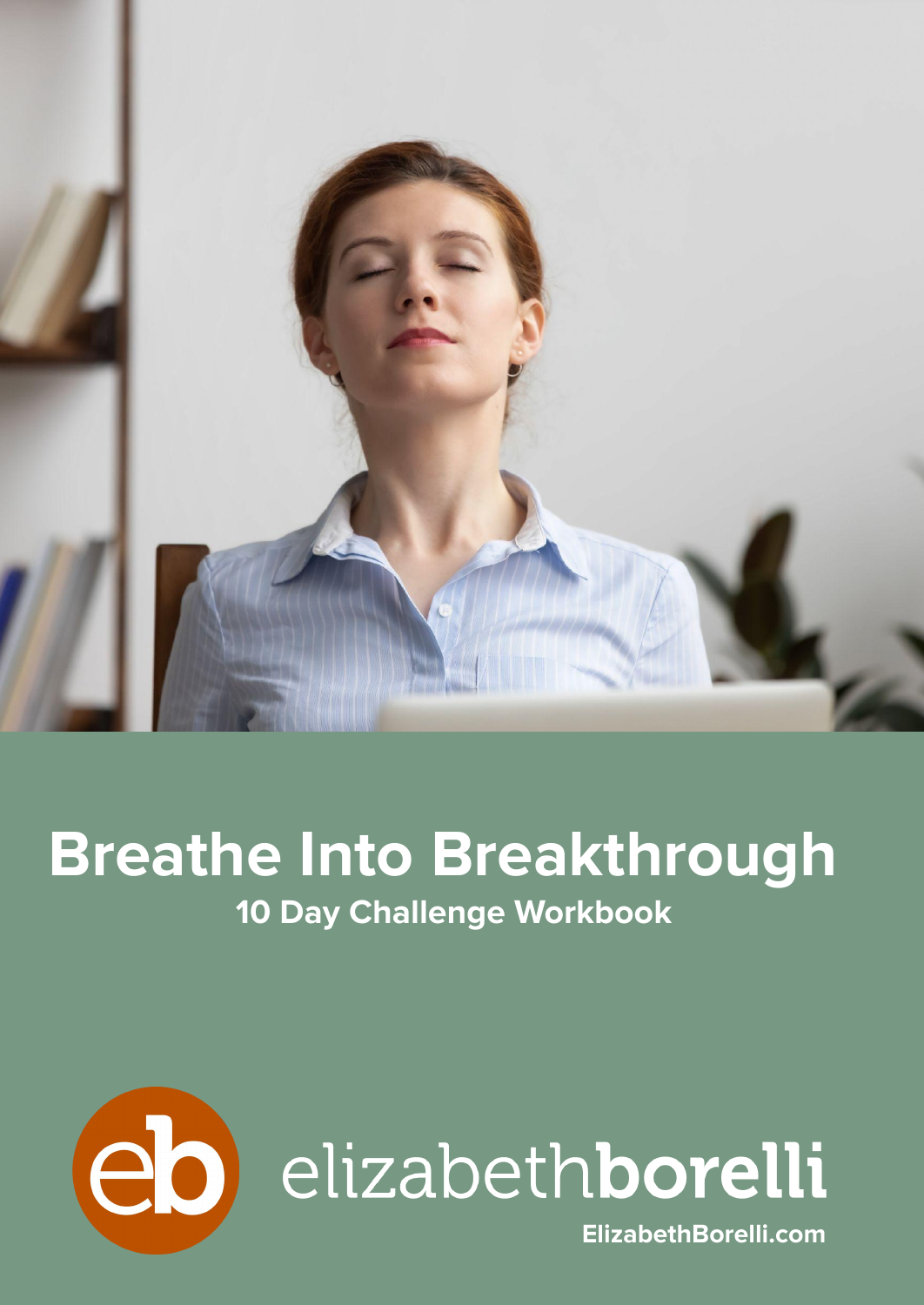### **The 3-Step Pop-Up Breath Check**

*An important note: This workbook is not intended as a substitute for the medical recommendation of physicians or other health-care providers. Rather, it is intended to offer information to help the reader cooperate with health professionals in a mutual quest for optimum well-being. Names and identifying details of people described in this book have been altered to protect their privacy.*

Breathing, thinking and feeling are tied together through the autonomic nervous system. Just by **slowing your breathing and shifting to** [nasal breathing](https://www.healthline.com/health/nose-breathing) **you're naturally engaging the parasympathetic nervous system,** bringing the mind and body into a more relaxed state. From this state we're better able to make more adaptive decisions.

To begin reducing your anxiety levels, both overall and in the moment, start with a daily breath check. One helpful habit hack is the **365** Method. Make it a point to check in to notice how you're breathing at least **3** times a day, as you shift to slow diaphragmatic breathing (**6** breaths per minute) for at least **5** minutes at a time.

To put this practice into action, plan ahead. Add it to your calendar or link it to an event, like after a Zoom call, when you're working on something challenging, or when you're stuck in traffic.

- 1. Are you breathing through your mouth or nose?
- 2. Is your breath fast and shallow or calm and deep?
- 3. Now take a moment to slow down and begin to control your breathing by taking a few [3-part \(diaphragmatic\) breaths](https://www.elizabethborelli.com/the-2-part-breath/) (described below), as you measure your breath cycle to equal counts of 4-6 seconds.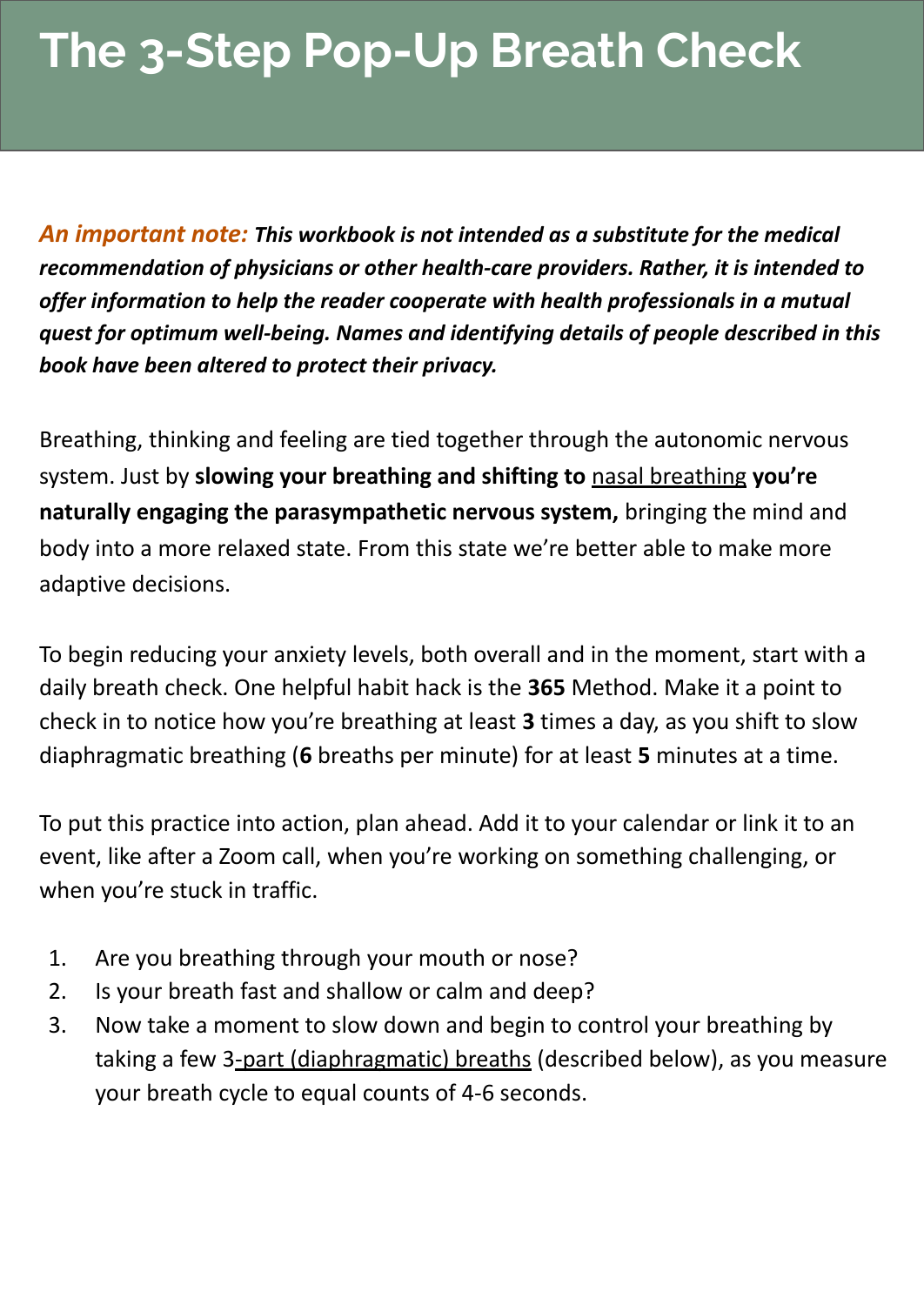Noticing is the first step to managing your overall anxiety level, and that's not all. By understanding the relationship between the breath in the body you can use these check in times to reduce your anxiety, increase your energy, even [tone](https://www.healthline.com/health/breathe-deeper-improve-health-and-posture) your [muscles and improve your posture.](https://www.healthline.com/health/breathe-deeper-improve-health-and-posture)

While I always recommend adding a [deep breathing practice](https://www.elizabethborelli.com/category/breathing-practices/) to your morning routine, you'll keep your commitment to calm by scheduling several 3-Step Pop Up Breath Checks into your day.

The Breathe into Breakthrough 10-Day Challenge invites you to experience the measurable benefits of a daily breathing routine by committing to at least 10 days in a row. Whether you sign up for one of my video workshops or create your own sequence, this is the best way to start small while staying accountable.

The best part? You'll experience an increase in the happy hormones, oxytocin, dopamine and serotonin as well. The catch? Your breathing practice is only effective when it becomes a daily ritual, like brushing your teeth or checking your phone. Better yet, you can use it to replace your urge to check your phone or social media account every morning to uplevel the way you start your day.

The following breathing exercises are designed to use individually or in any sequence to open up your airways, balance your autonomic nervous system and deliver the benefits of a daily mindfulness practice.

You can do these exercises seated or standing, but I recommend finding a quiet space where you won't be disturbed, a comfortable chair or cushion if you prefer the floor, with hips slightly elevated if you're sitting cross-legged (for comfort).

Although you can practice these methods in any position, you'll want to keep a tall spine, shoulders back and down unless you're lying down.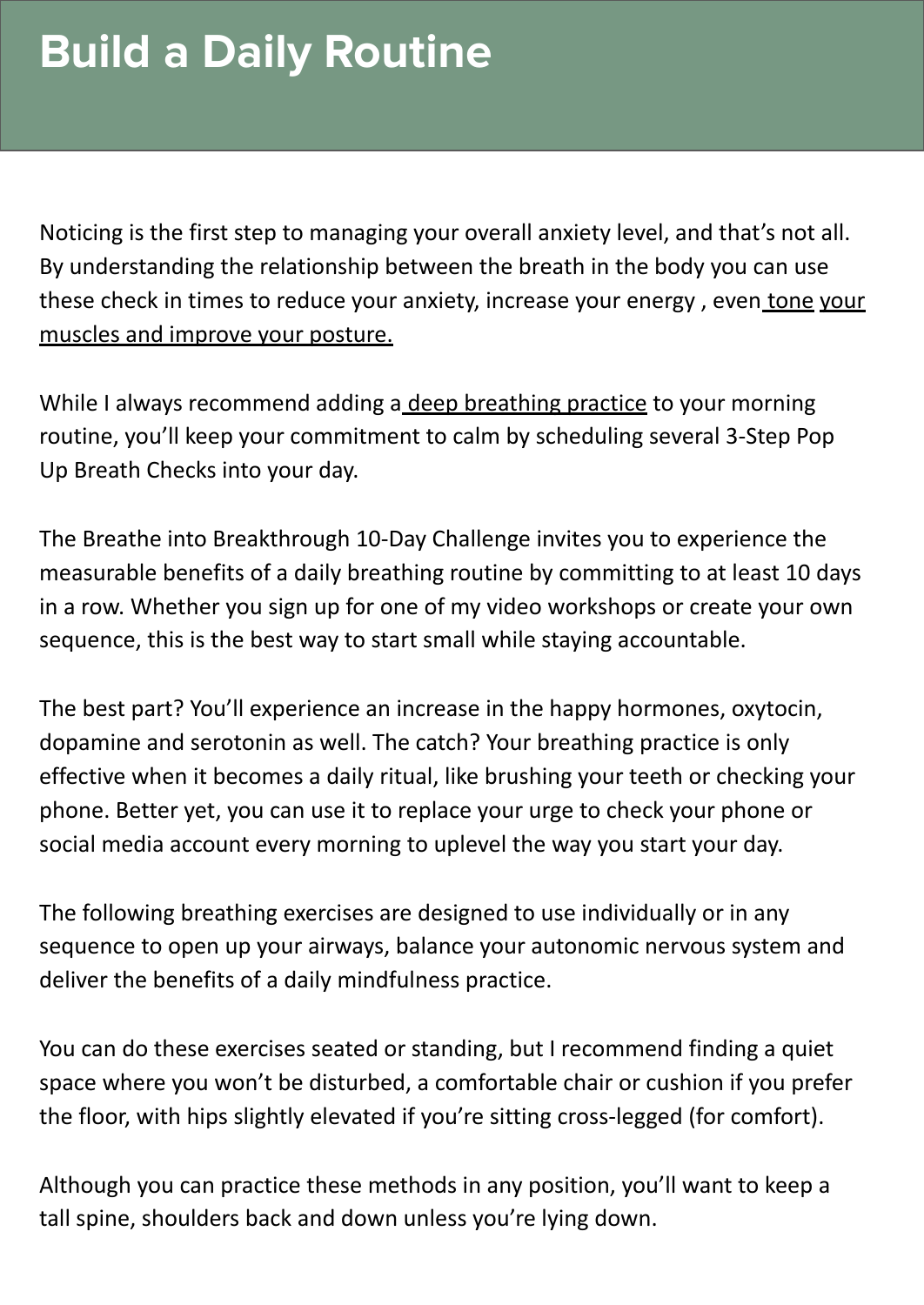For the next 10 days, I suggest incorporating one new breathing practice a day, using up to four practices per 10 minute session. Choose your favorites, those you find easiest to stay engaged with as you keep your focus on the breath, leaving any worries, thoughts or distractions behind. The idea is to find your favorite sequence as you choreograph a practice to best fit your needs.

As I say in my workshops, consistency is key. Find a time you can stick with every day. I recommend mornings if possible, or before bed is good too. And if you don't have 10 minutes, do 5, or even 2 is better than nothing!

Most importantly, don't make the perfect the enemy of the good. If your mind wanders during practice, that's normal. As long as you're showing up for yourself, you can't do this wrong.

Remember this is a new habit and your inner critic will attempt to derail you by convincing you it won't work, you're not doing it right, or you don't have time. Don't let that happen! Stay with it for 10 days and retake the assessment. If it's working, you'll be that much more motivated to keep going both because you'll see the value. If you don't, switch practices until you find those that work for you.

The practices below are those I both use and teach in my workshops. They're broken into categories to help you identify those that best suit your needs.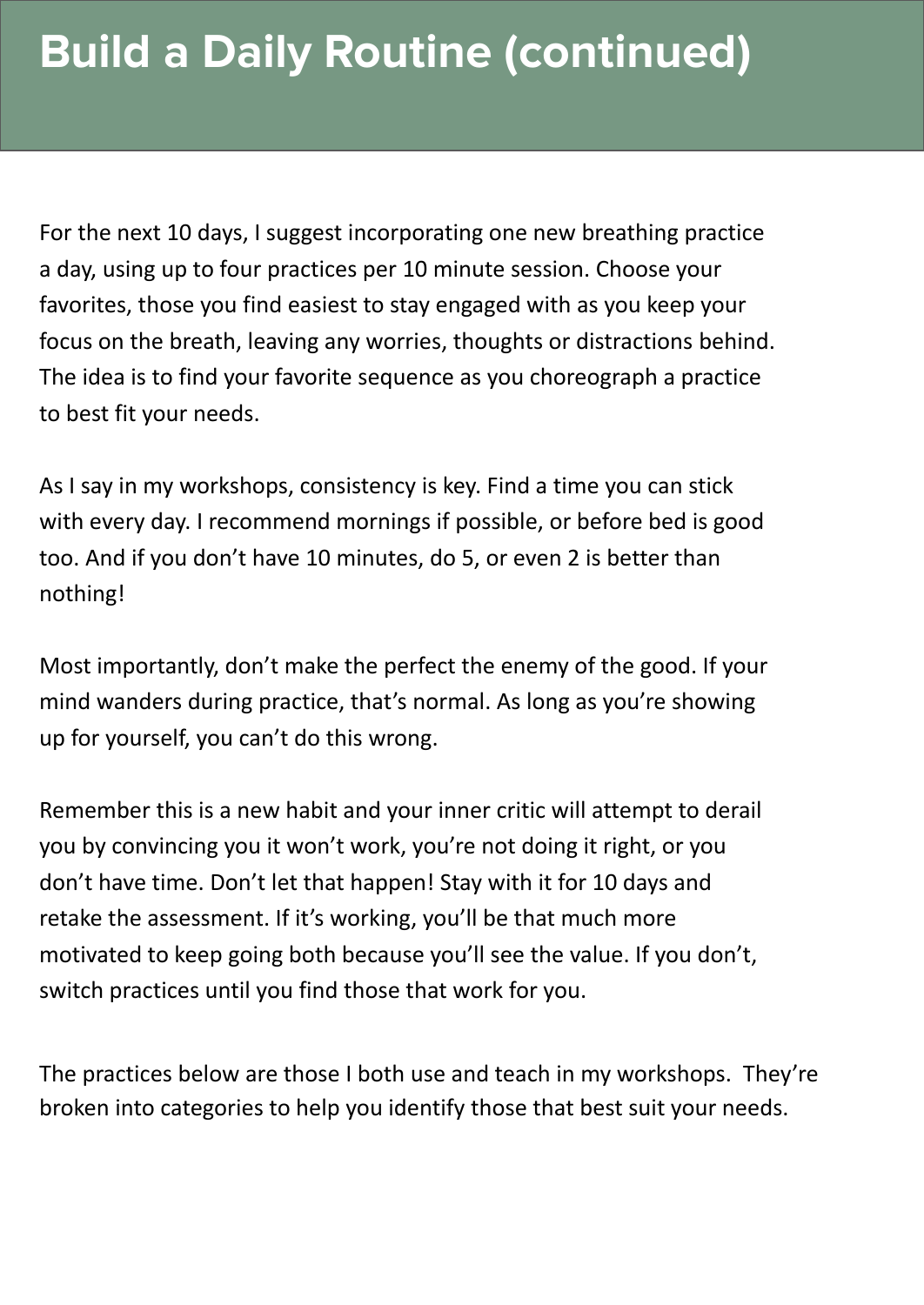### **Breathing Practices for Your Daily Routine - The 3-Part Breath**

#### **The 3-Part Breath**

This is the foundational practice I always teach first.

This breath creates a state of mental alertness, even as it activates the parasympathetic nervous system so that the body-mind is calm.

The 3-Part Breath can be a wonderful way to begin a morning practice, since it uses the entirety of your lung capacity, it's a great way to wake up. Return to it as often as possible throughout the day to oxygenate the body or shake off any anxiety. Following a 3- to 5-minute practice, you will likely feel more grounded and focused.

#### **Benefits**

- **● Calms the mind**
- **● Downregulates the nervous system**
- **● Improves focus**
- **● Oxygenates the body**
- **● Builds concentration**

- **●** Find a comfortable seat, either crossed-legged on the floor, hips slightly elevated or in a chair, feet on the floor.
- **●** Straighten your spine, pull your shoulders back and down.
- **●** Gently close your eyes or relax your gaze and soften your jaw.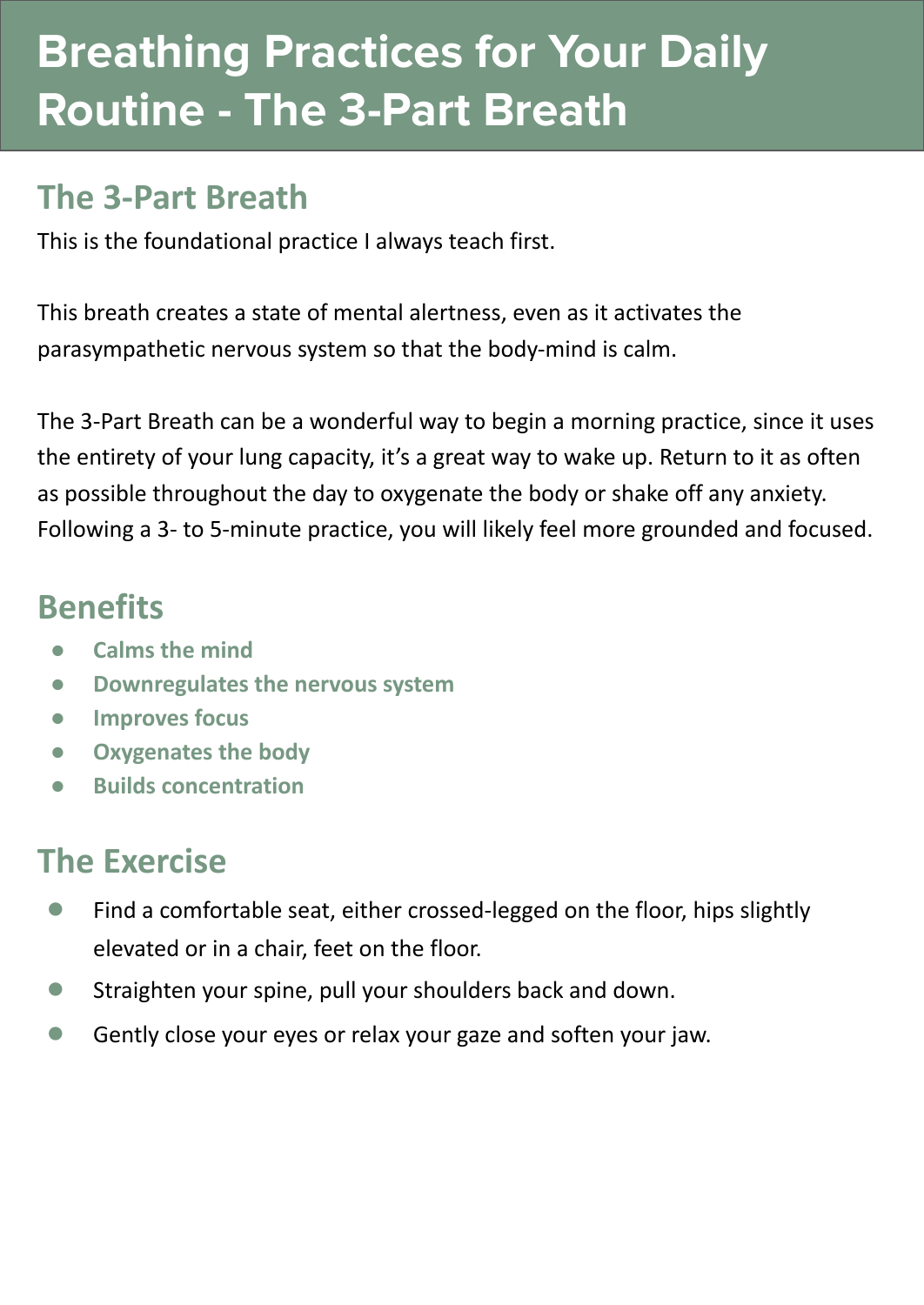### **Breathing Practices for Your Daily Routine - The 3-Part Breath (Continued)**

- **●** Take a slow, easy breath to release extra tension in your body.
- **●** Exhale completely then inhale through the nose all the way down to the lowest portion of your lungs so your belly expands outward. Practice this first part at least three times or until the breath is smooth and you can see your abdomen expand with the inhalation and draw in with the complete exhalation.
- **●** It can help to place the right hand on the belly and the left hand on your upper chest, to more easily connect with the movement.
- **●** When you're ready to add on, inhale the first third of the breath into the lower lungs as above, and then inhale the second third upward into the chest so that the ribcage expands. Practice this a few times or until you have it down.
- **●** To complete the process, inhale as described above until the final third of the breath moving all the way to the top, filling the lungs completely.
- **●** Slowly release the breath and feel the upper chest lowering first, all the way down to the belly as you draw your abdomen back toward your spine, completely emptying the bottom of your lungs. This constitutes one breath cycle.

#### **Recommended Practice:**

As needed to reduce the stress response, or as part of your daily practice.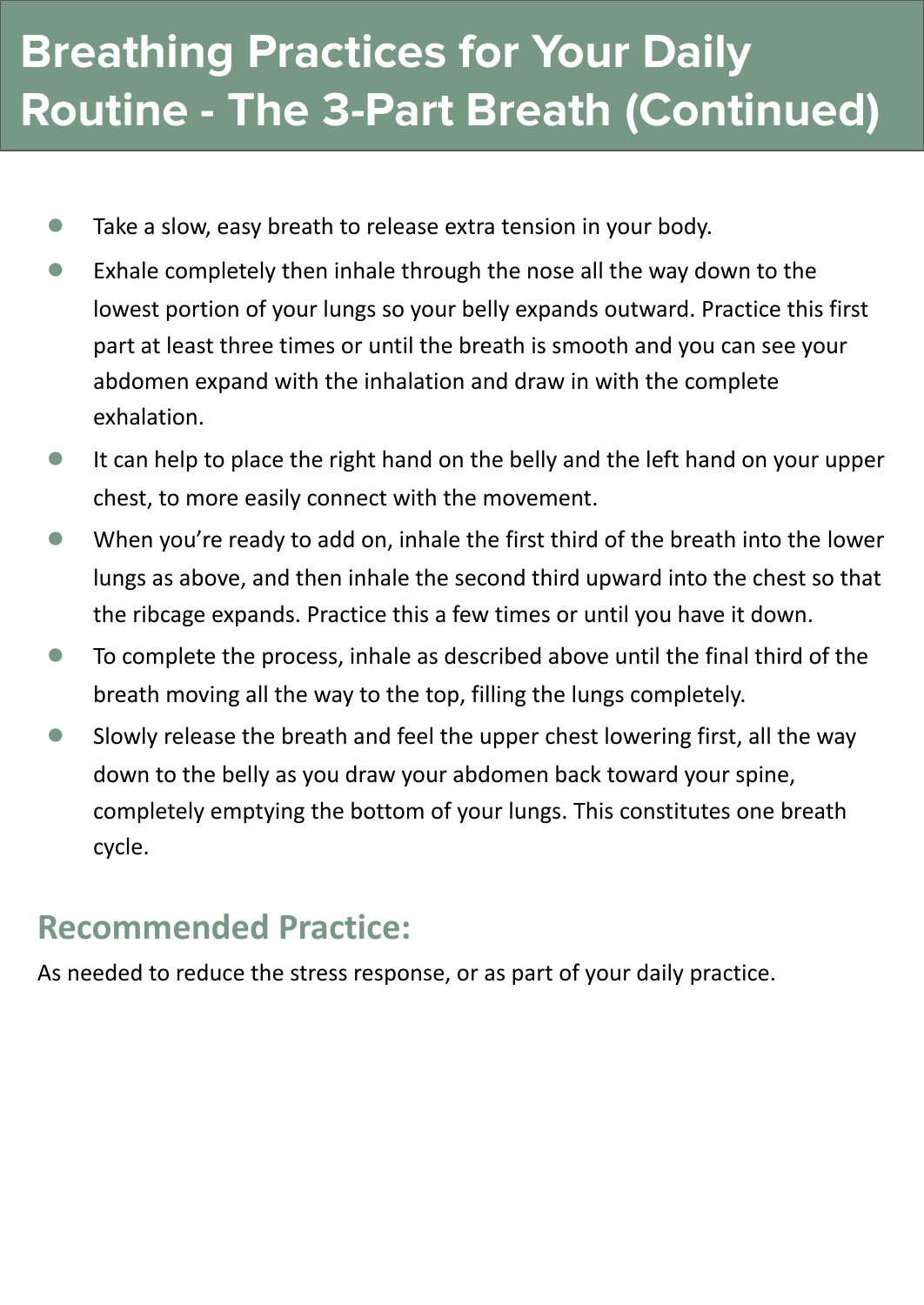### **Breathing Practices for Your Daily Routine - Box Breathing**

**[Box Breathing](https://www.medicalnewstoday.com/articles/321805)** is a simple yet powerful technique for down-regulating stress and improving focus. Known as the breathing technique used by NavySEALs, commander Mark Divine, creator of the [SEALFIT](https://sealfit.com/) fitness program, has been using it since 1987 as a critical piece of his daily routine.

The great thing is, you can use this technique anytime you're in a stressful situation, during a meeting, while you're driving or waiting in line. Instead of ramping up your stress level, shift to Box Breathing and build your mental fitness muscles instead.

#### **Benefits**

- **● Calms the mind**
- **● Downregulates the nervous system**
- **● Improves focus**
- **● Oxygenates the body**
- **● Builds concentration**

- Find a comfortable seat, either crossed-legged on the floor, hips slightly elevated or in a chair, feet on the floor.
- **●** Straighten your spine, pull your shoulders back and down.
- Gently close your eyes or relax your gaze and soften your jaw.
- **●** Exhale to begin, then focus on your breath as you breathe in through your nose for a slow count of 4. Keep your awareness on your breath as you feel it travel down to the base of your lungs for a full belly breath.
- **●** Hold your breath for a count of 4 seconds.
- Slowly exhale through your mouth for 4 seconds.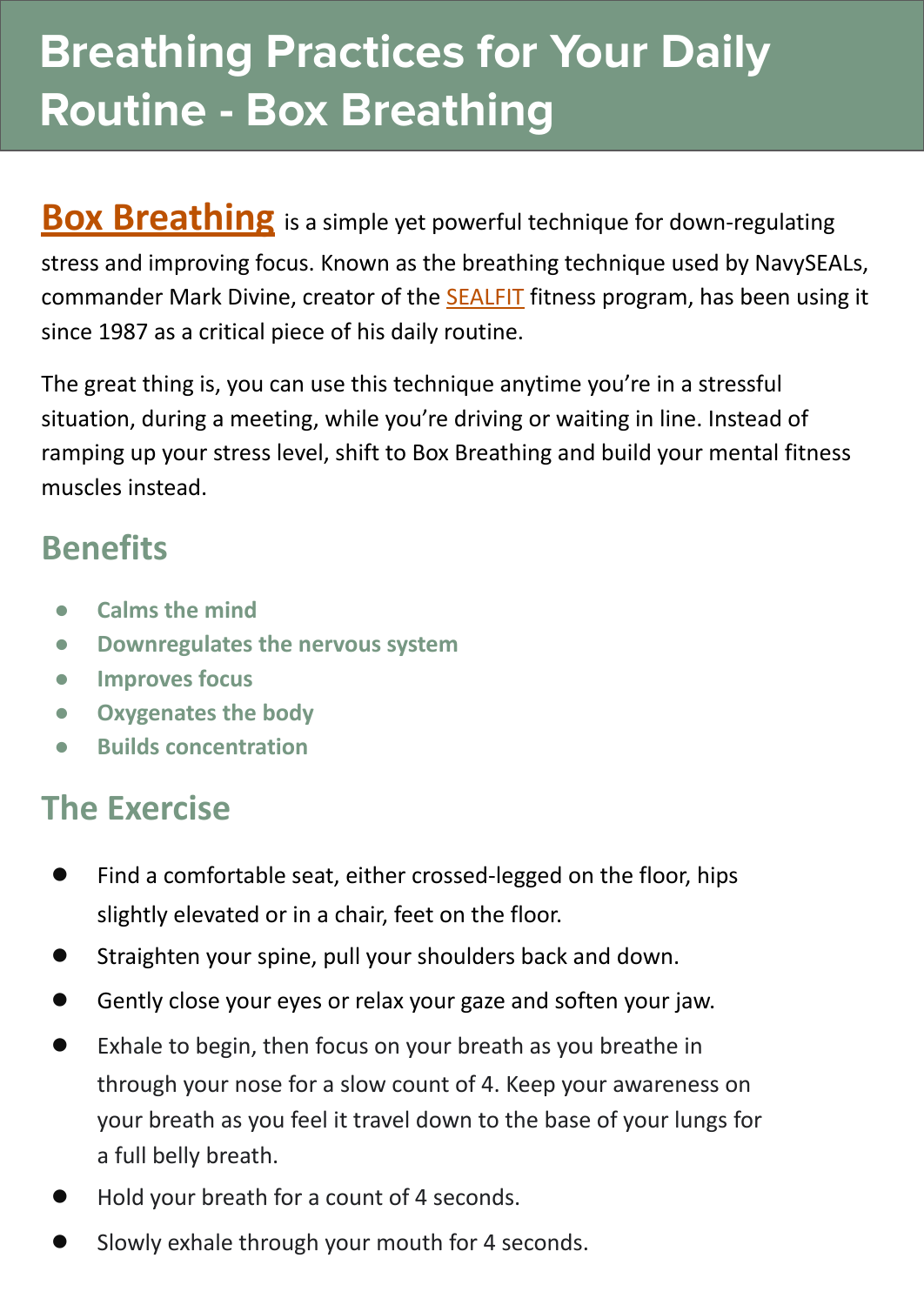### **Breathing Practices for Your Daily Routine - Box Breathing (Continued)**

- **●** Hold for another count of 4 on the exhale or go straight into another round of 4
- **●** count breathing cycles, holding only on the inhale.
- **●** See if you can soften your belly and deepen your breath with each inhalation.
- Repeat the breathing cycle for as long as you need to until calm returns.

### **Recommended Practices:**

As frequently as necessary to down-regulate a stress response. Include up to 10 rounds as part of your daily practice.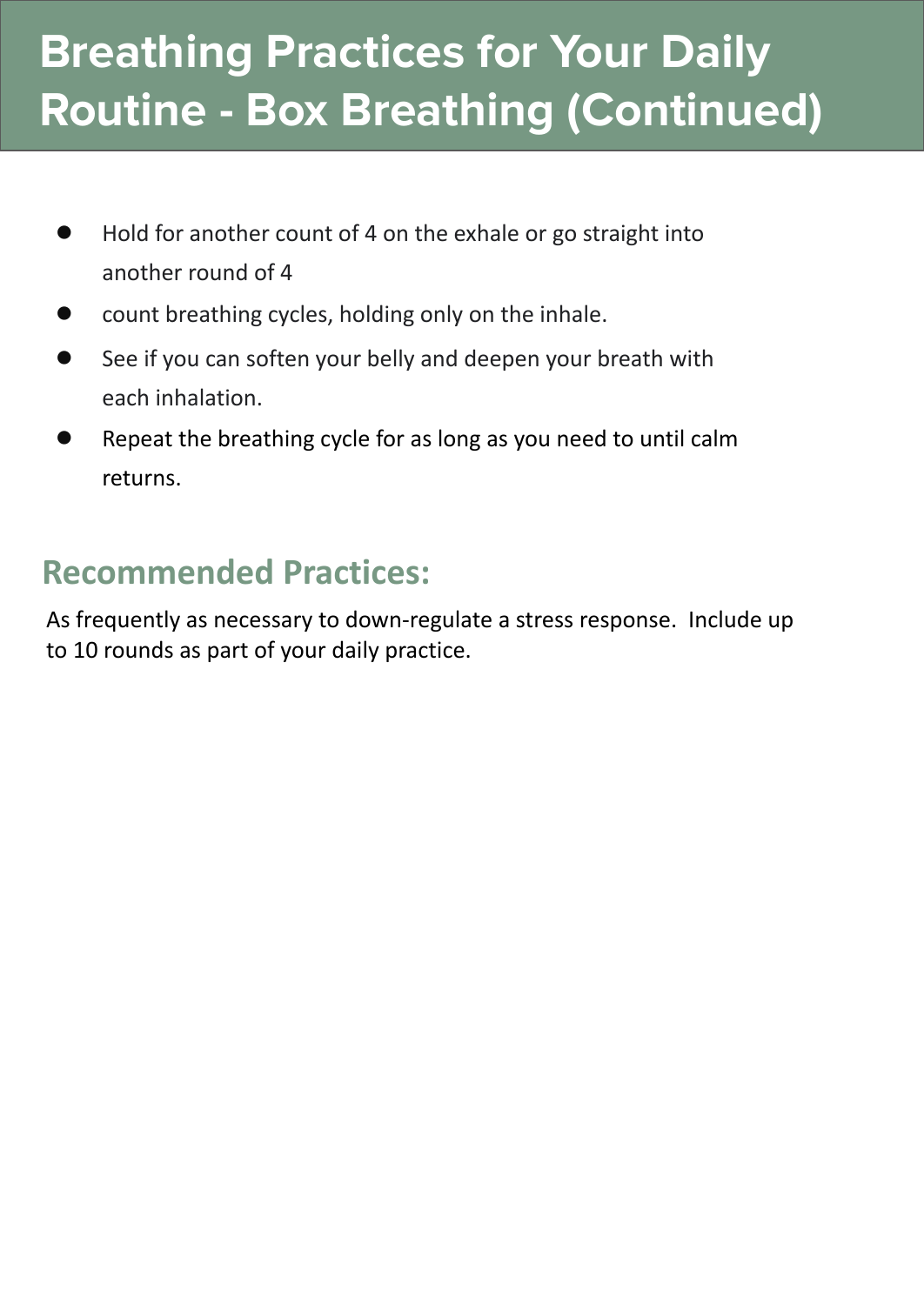### **Breathing Practices for Your Daily Routine - The 4-7-8 Breath**

### **The 4-7-8 Breath**

Popularized by Dr. Andrew Weil, this breathing practice triggers the relaxation response in the autonomic nervous system. It's quick and easy enough to use it whenever you experience tension or stress.

Once you begin to add it to your everyday practice, you'll find it helpful for preventing a stress response before it happens. The effects are subtle at first try it but become more pronounced with repetition and practice. It's also an effective tool for falling asleep.

#### **Benefits**

- **● Calms the mind**
- **● Downregulates the nervous system**
- **● Improves focus**
- **● Oxygenates the body**
- **● Builds concentration**

### **The Exercise**

Begin by placing the front tip of your tongue against the space behind your upper front teeth, at the gum line, and keep it there for the entire practice. You will be exhaling through your closed mouth to the sides of your tongue; try extending your lips slightly if this seems awkward.

- **●** Find a comfortable seat, either crossed-legged on the floor, hips slightly elevated or in a chair, feet on the floor.
- **●** Straighten your spine, pull your shoulders back and down.
- **●** Gently close your eyes or relax your gaze and soften your jaw.
- **●** Exhale completely through your mouth, making a whoosh sound.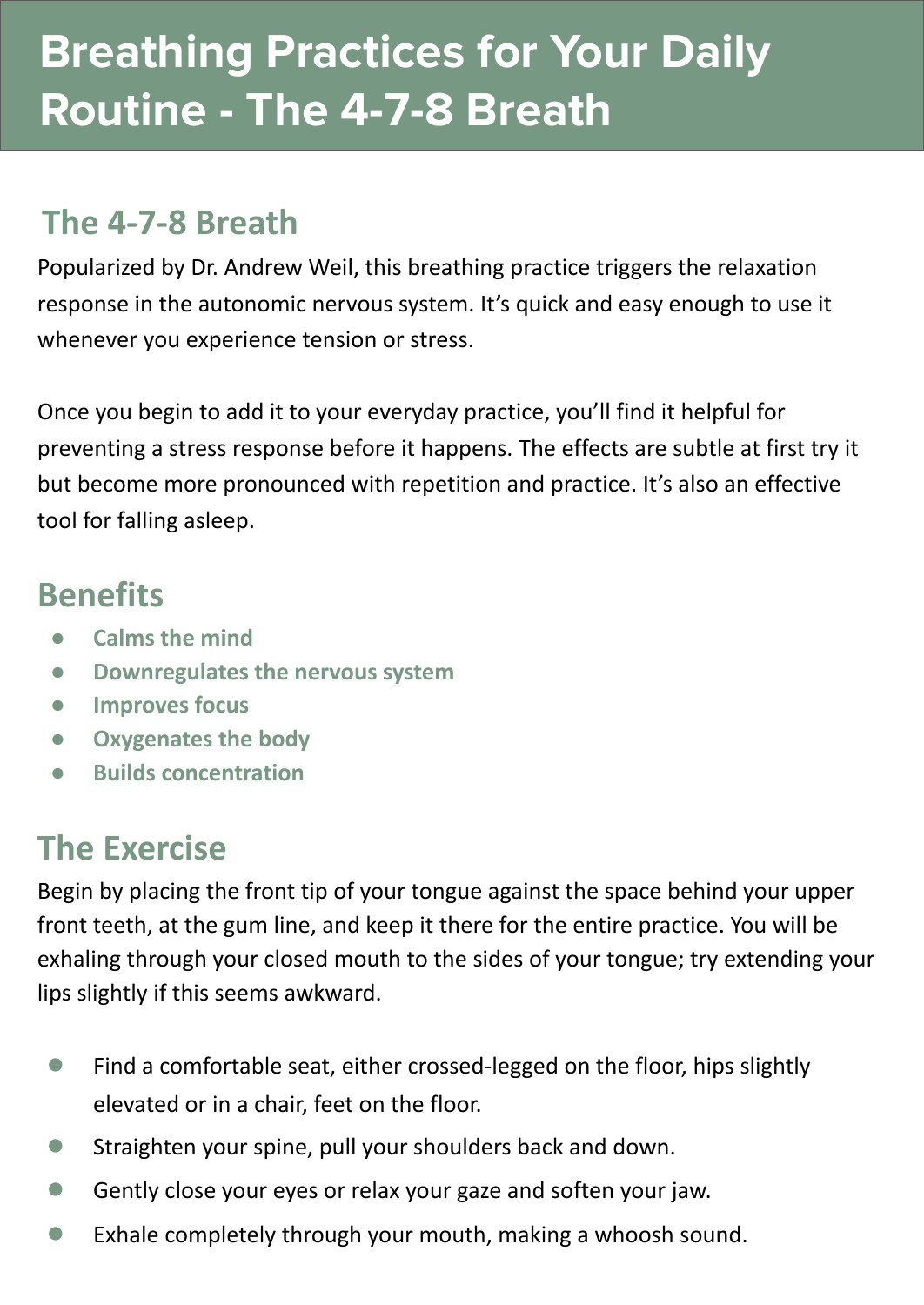### **Breathing Practices for Your Daily Routine - The 4-7-8 Breath (Continued)**

- Close your mouth and inhale quietly through your nose to a count of four.
- Hold your breath for a count of seven.
- Exhale completely through your mouth, making a whoosh sound to a count of eight.
- This is one round. Now inhale again and repeat the cycle three more times for a total of four breaths.
- Inhale quietly through your nose and exhale audibly through your mouth.
- The tip of your tongue stays in position the whole time.

### **Recommended Practice:**

Aim for at least 3 times a day for best results, but avoid doing more than 4 rounds at one time at first. Later you can extend it to eight breaths. If you feel a little lightheaded when you first breathe this way, do not be concerned; it will pass.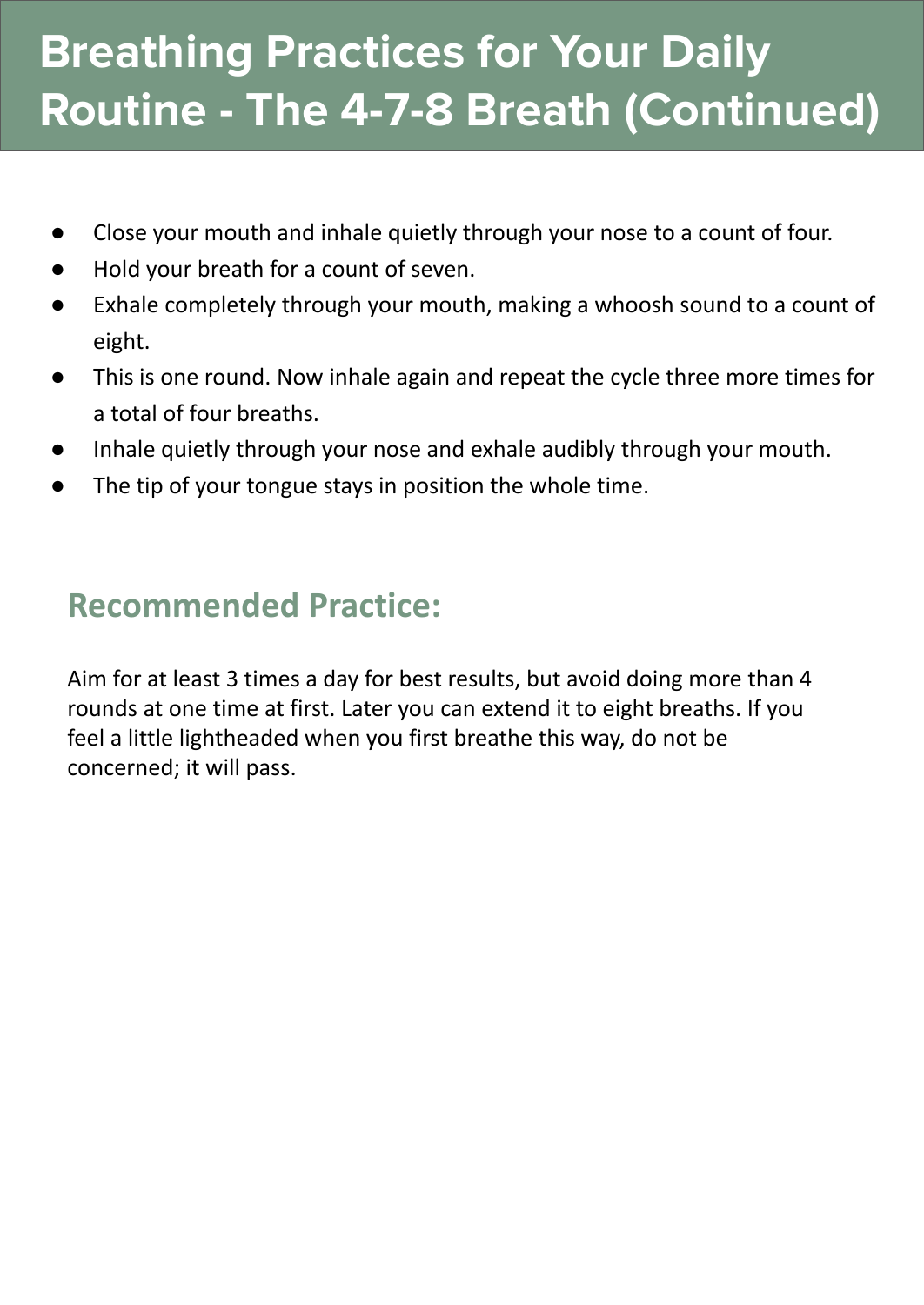### **Breathing Practices for Your Daily Routine - Breathing in Steps**

### *Exhale focused version*

Exhale-extended breathing calms your autonomic nervous system (ANS). This breathing pattern is a great way to introduce breath holding patterns into your practice. The focused awareness on your internal state helps you to see where your breath may be perpetuating anxiety.

In this version of the Breathing in Steps, the focus is on the exhalation. Use it as part of your morning daily routine or as a way to manage stress in the moment. This practice can be done either while sitting or standing.

### **Benefits:**

- **● Calms the mind**
- **● Downregulates the nervous system**
- **● Improves focus**
- **● Oxygenates the body**
- **● Builds concentration**

### **The Exercise**

- Find a comfortable seat, either crossed-legged on the floor, hips slightly elevated or in a chair, feet on the floor.
- Straighten your spine, pull your shoulders back and down.
- Gently close your eyes or relax your gaze and soften your jaw.
- Start with a full exhale to prepare, then inhale slowly through your nose into a soft belly breath.
- Begin to exhale through your nose, inserting a 2 second pause at to the halfway point

CONTINUED NEXT PAGE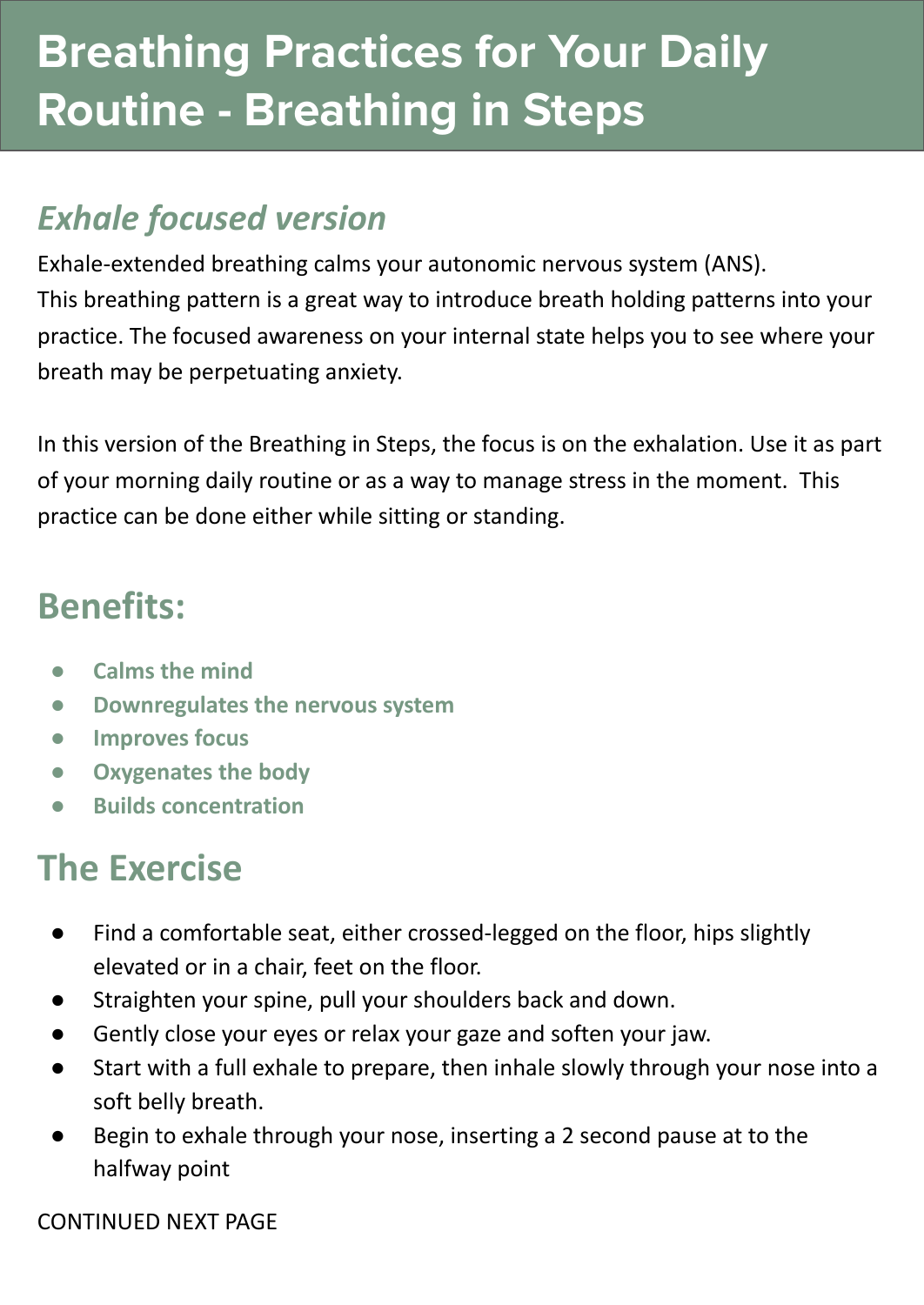### **Breathing Practices for Your Daily Routine - Breathing in Steps (Continued)**

- Exhale the other half of your breath slowly, then pause for 2 seconds.
- Inhale completely and fully, pausing for 2 seconds at the top of the inhale.
- On the next exhale, begin counting each outbreath interval for 2-3 seconds, so the full exhale is 6-8 seconds including the hold.
- Inhale to a count of 3 or 4.
- Repeat this pattern for 4 full breaths.

#### **Recommended Practice:**

Repeat this exercise for 4 full breathing cycles throughout the day as needed to down-regulate a stress response.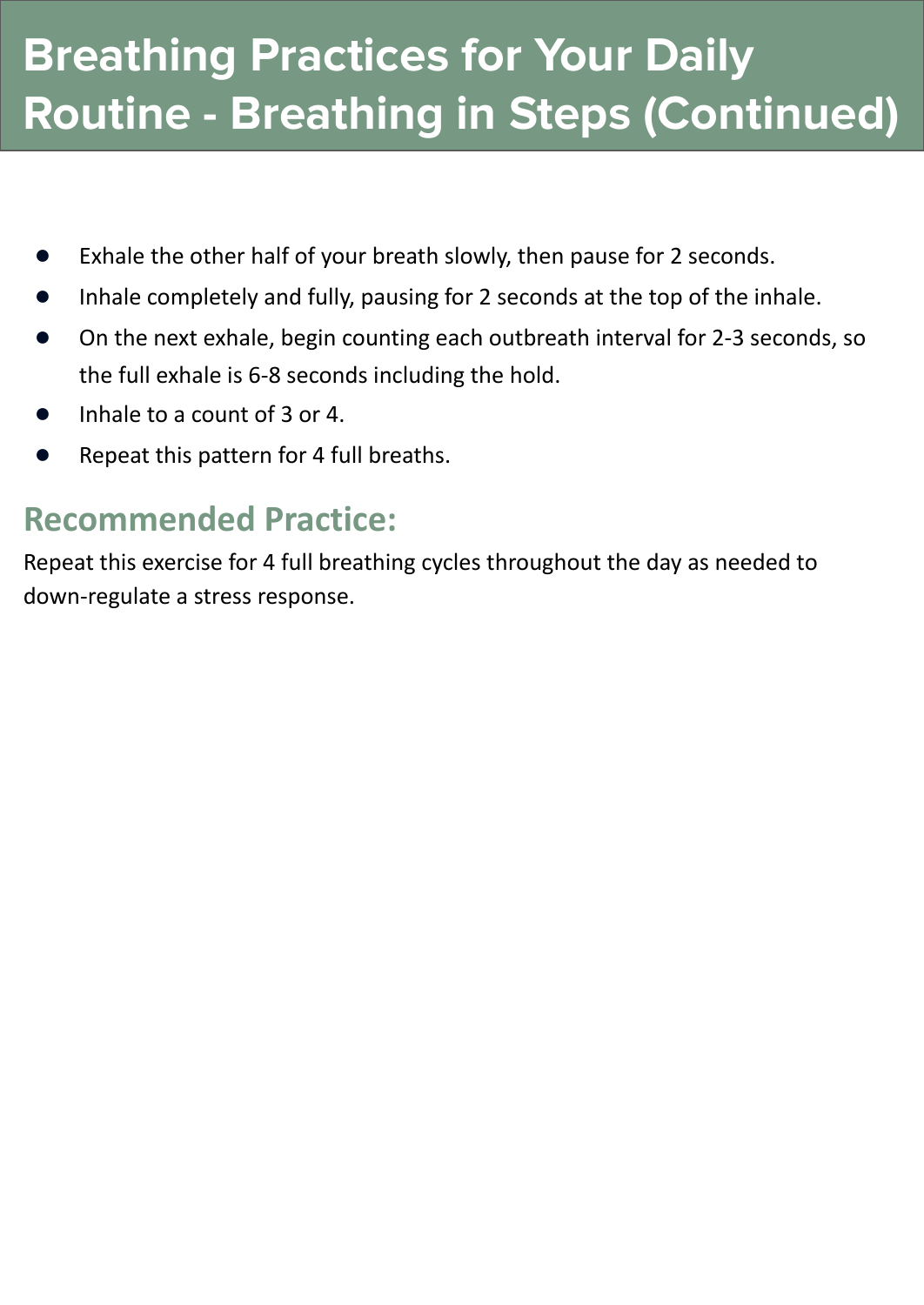### **Breathing Practices for Your Daily Routine - Alternate Nostril Breathing**

One of my daily, go-to breathing practices both for starting my morning and for calming in the face of stress. A few minutes of breathing in a calm, rhythmic pattern through one nostril at a time brings your autonomic nervous system (ANS) into balance and downregulates your emotional state.

### **Benefits:**

- Calms the mind
- Oxygenates the body
- Increases focus
- Brings your nervous system into balance
- Creates equilibrium

- Find a comfortable seat, either crossed-legged on the floor, hips slightly elevated or in a chair, feet on the floor.
- Straighten your spine, pull your shoulders back and down.
- Gently close your eyes or relax your gaze and soften your jaw.
- Exhale fully through both nostrils.
- Use your thumb to close your right nostril, and your ring finger & pinky finger work as a team to close the left. CONTINUED NEXT PAGE

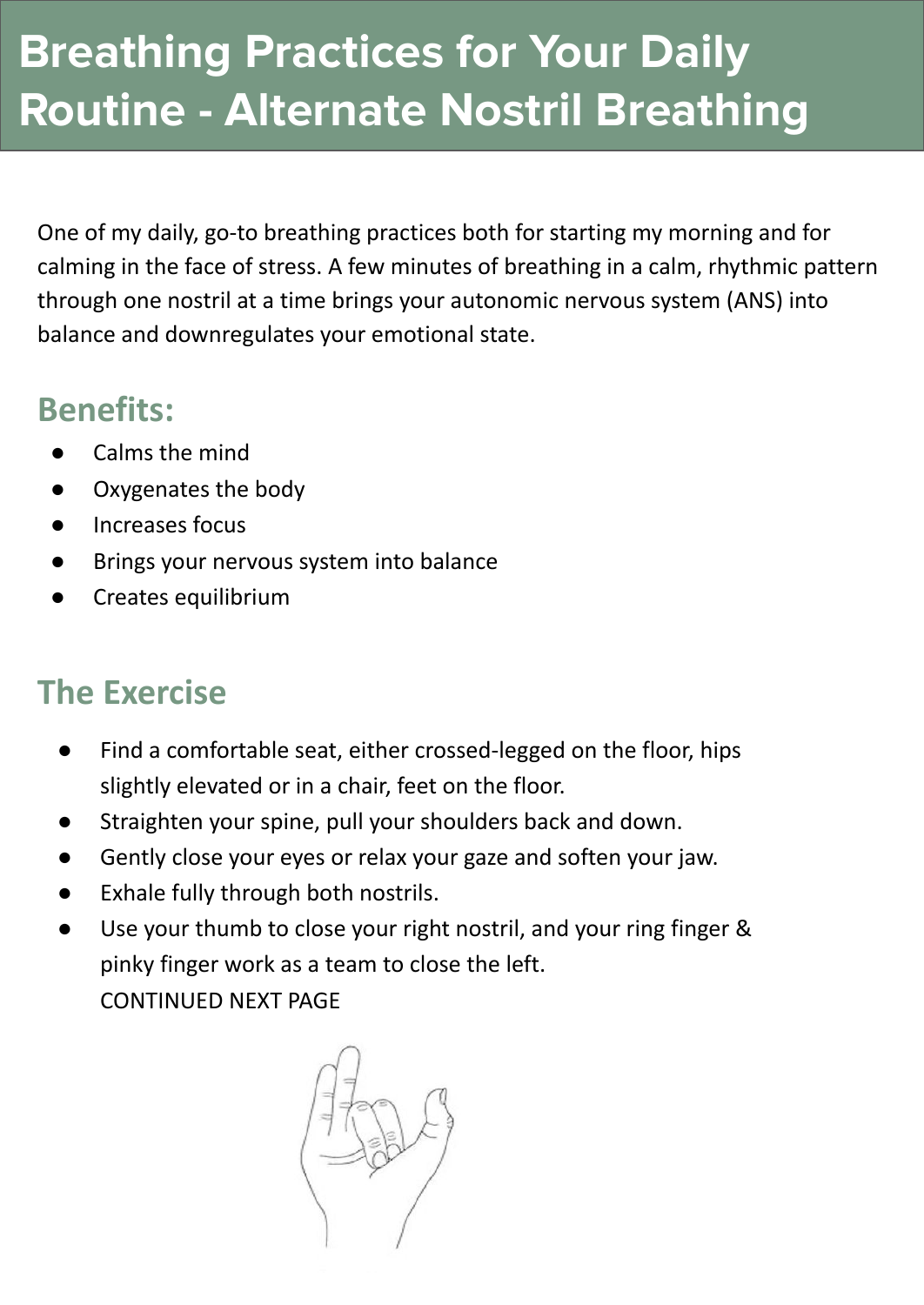### **Breathing Practices for Your Daily Routine Alternate Nostril Breathing (Continued)**

- Inhale slowly and gently in the left nostril for a full belly, or diaphragmatic breath.
- After you complete a full inhalation, close the right nostril with your thumb and exhale slowly and gently out of your left nostril.
- This completes one round: inhale left nostril, exhale right, inhale right, exhale left.
- At the end, drop your hand down, take a big breath in through both nostrils, hold in a few seconds and sigh it out. This is a great time to do a short meditation if you want to make this part of your daily routine.
- Practice begins and ends with the left nostril.

### **Recommended Practice:**

5 to 12 rounds as needed, or for 5-10 minutes as part of your morning practice. If you find it hard to breathe through the nose due to congested sinuses, you can keep your teeth clenched, open your lips and breathe in through the mouth, followed by a normal exhale.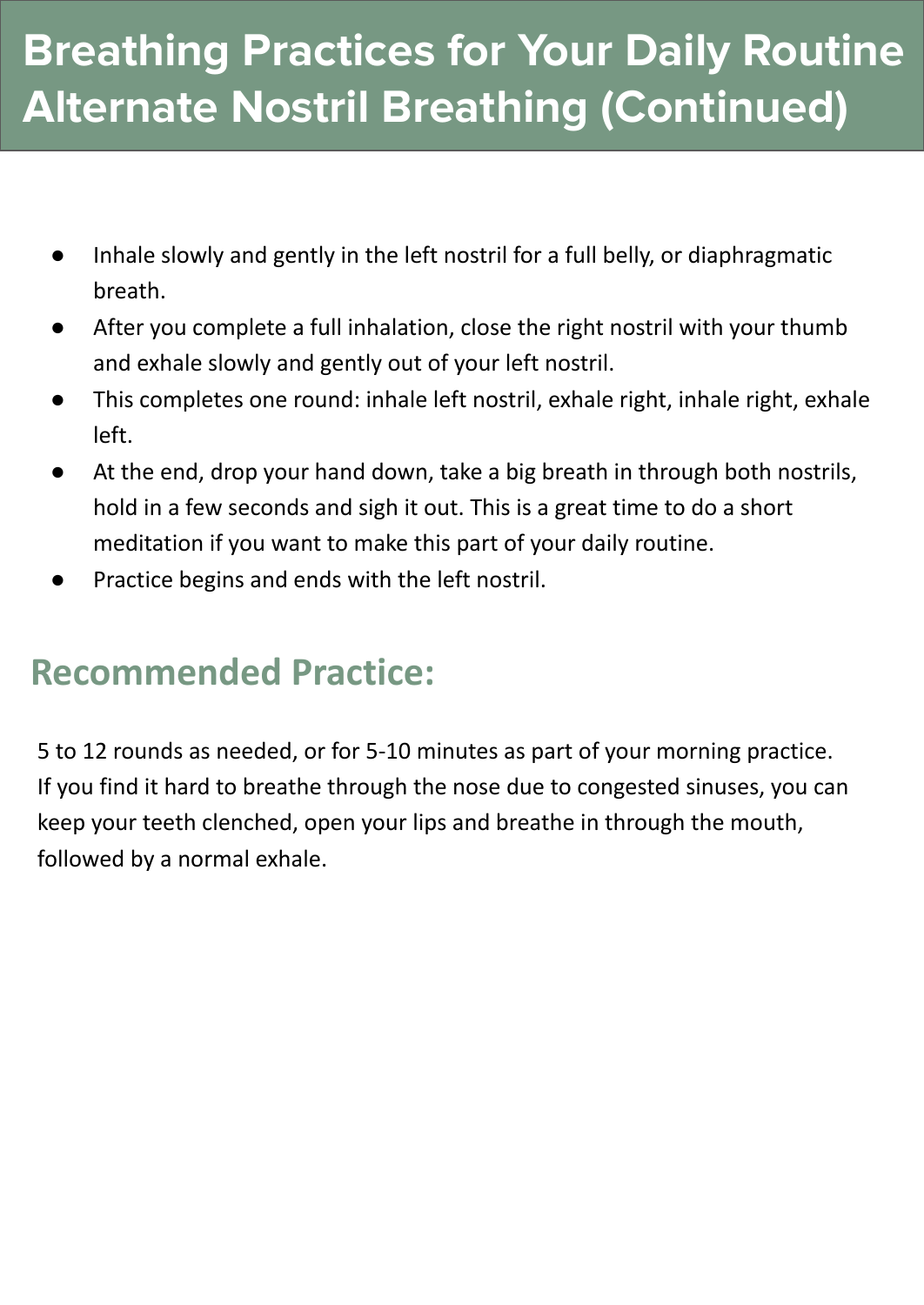# **Breathing Practices for Your Daily Routine - Breath of Fire**

This more advanced breathing method involves partial breath retention combined with rapid nasal breathing. Often practiced in combination with Bellows Breath and Alternate Nostril Breathing to quiet the mind for meditation.

This stimulating breathing method is a highly effective way to help you focus your energy prior to meditation.

During practice, the stress activation response is gently stimulated, boosting your metabolism before returning to resting. This short uptick shortcuts a full blown stress response so the positive benefits stay without awakening the cortisol response.

If you feel especially anxious, or are new to breath retention practices, take it slow in the beginning. Best to avoid this practice if you have untreated high blood pressure, heart disease, or glaucoma. Focus on chest breath.

Best done first thing in the morning on an empty stomach as part of your daily practice.

#### **Benefits**

- Calms the mind
- Downregulates the nervous system
- Enhances focus
- Calms the mind
- **Builds concentration**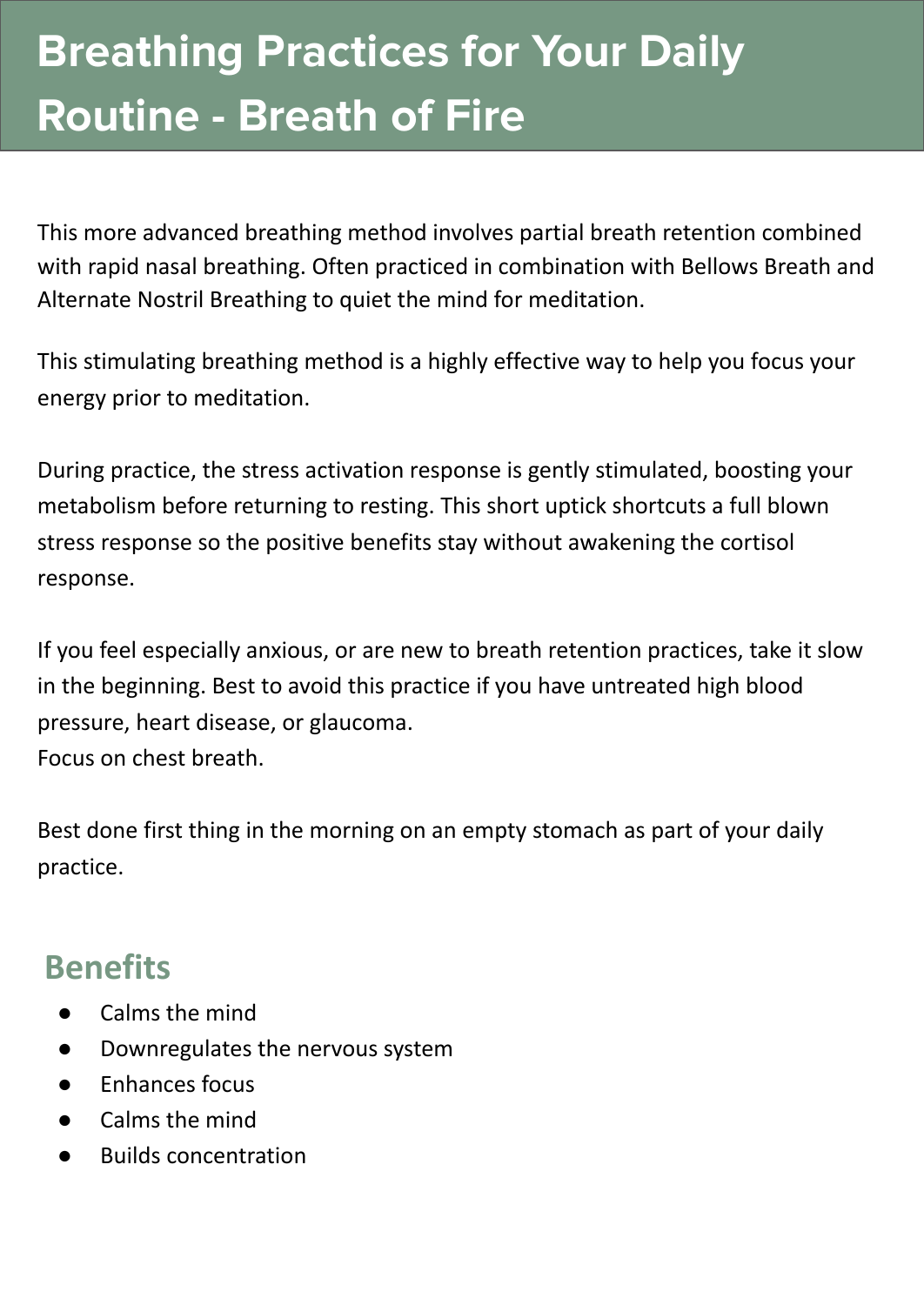# **Breathing Practices for Your Daily Routine - Breath of Fire (Continued)**

### **The Exercise**

- Find a comfortable seat, either crossed-legged on the floor, hips slightly elevated or seated in a chair, feet on the floor.
- Hands can rest on your thighs, palms up or down.
- Gently close your eyes or relax your gaze.
- Take a few deep easy sighs, releasing extra tension in your body.
- Exhale completely and then inhale naturally
- Begin a series of rapid forced exhalations through your nose followed by reflexive inhalations. Force the exhale then let your inbreath naturally follow.
- Keep going with this short, sharp pattern of rhythmical breathing, focused on the exhalation as many times as you can before you need to take a catch breath.
- 2-3 more rounds and then resume regular breathing.

### **Recommended practice:**

Do up to 3 breath cycles, take a "catch breath" in between. Work up to 30 to 50 breaths per round, increasing as you can without disrupting the rhythm.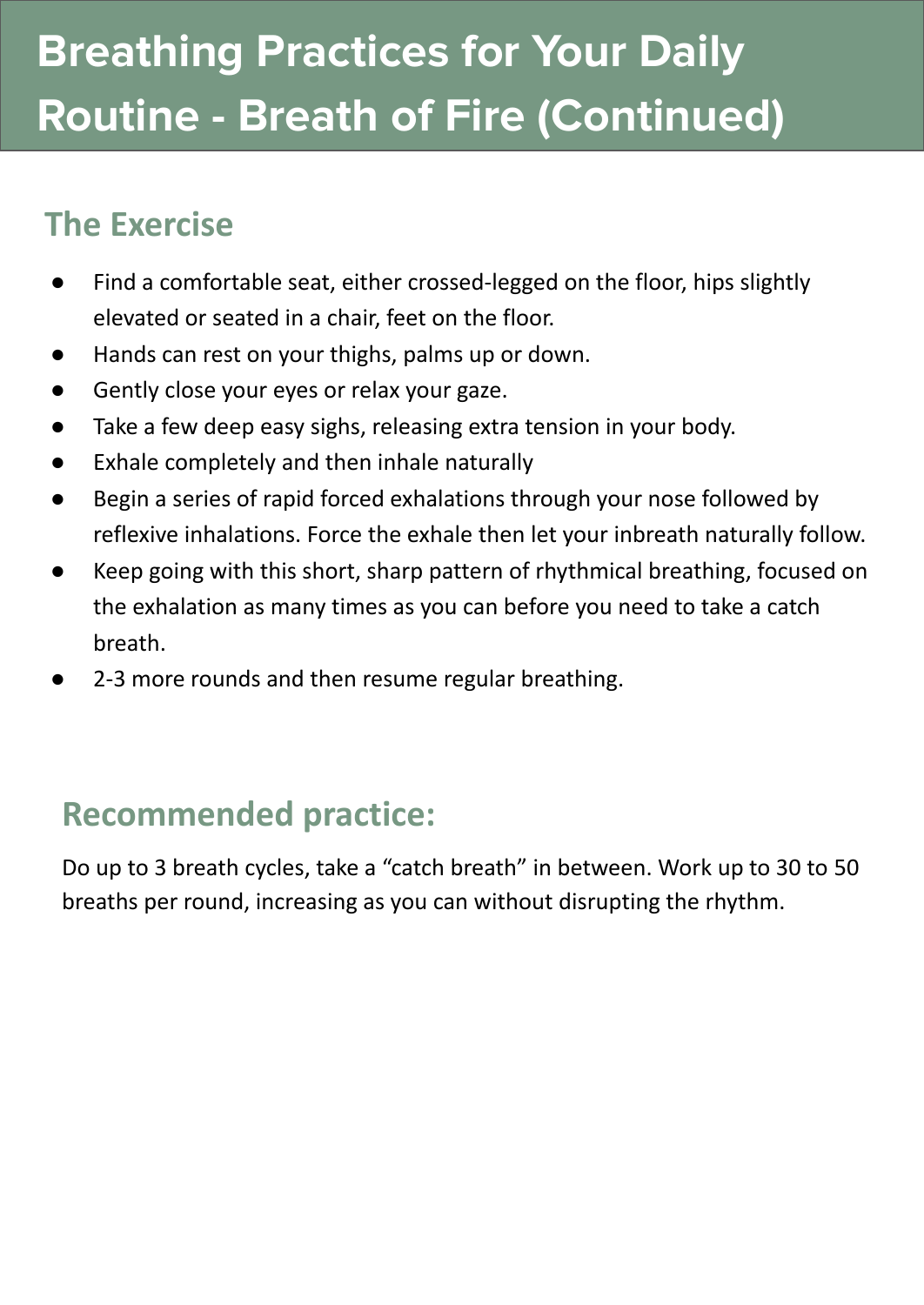# **Breathing Practices for Your Daily Routine - Cooling, or Hissing Breath**

If you find it difficult to breathe through your nose, this practice is a good option. The action of pulling the air through the teeth creates a cooling effect on the body, and the deep belly breathing downregulates the stress response. Use this practice sitting, standing or even while walking.

### **Benefits**

- **Calms the mind**
- Downregulates the nervous system
- Enhances focus
- Calms the mind
- **Builds concentration**

- Find your comfortable seat, spine straight but not stiff so you're alert yet relaxed.
- Gently close your eyes or relax your gaze.
- Exhale fully through both nostrils.
- With your mouth closed, part your lips slightly
- Place the tip of your tongue against the back of your teeth
- Exhale slowly through your closed teeth, feeling the air move around your tongue. Your inhalation makes a hissing sound as the air passes around your tongue.
- Continue to inhale deep into your lower lungs, softening your belly
- Hold your inbreath for three to five seconds
- Exhale normally through the nose or mouth.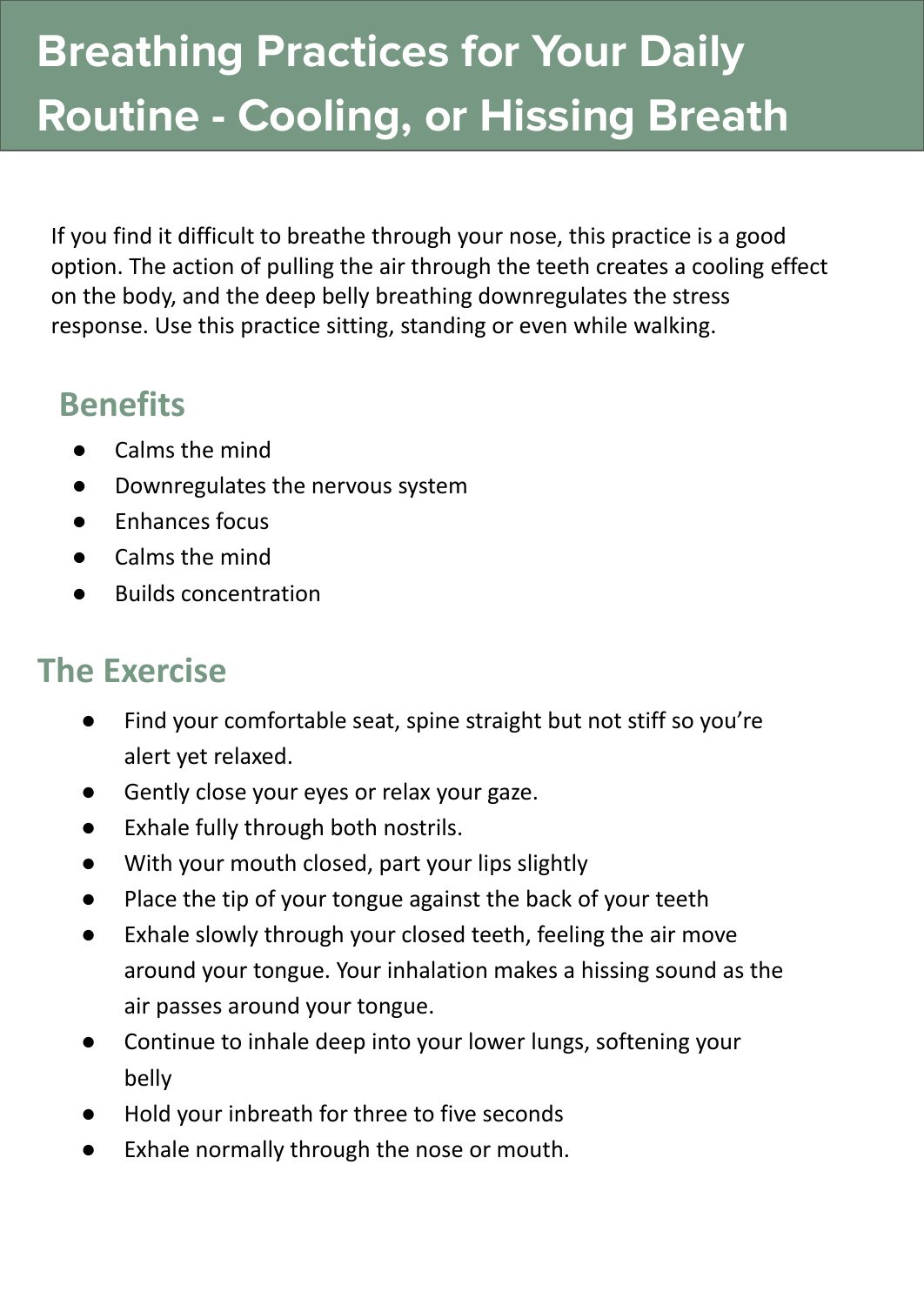# **Energizing Breathing Practices - Bellows Breath**

**Use these uplifting exercises anytime you need an extra energy boost, no caffeine required!**

#### **Bellows Breath**

This active breath-holding practice is both calming and invigorating. Isolating the belly, you'll pull in and out to create a wave-like deep pumping action that massages the intestines and gently stimulates the autonomic nervous system when combined with deep breathing. Best done first thing in the morning on an empty stomach. Often used in combination with Breath of Fire and Alternate Nostril Breathing as part of a daily practice.

Focus on belly, or diaphragmatic breathing

#### **Benefits**

- Warms the body
- Increases energy
- Focuses the mind
- Stimulates metabolism

#### **Caution!**

Avoid this practice if you have:

- Acute anxiety
- Stomach ulcer
- Abdomen injury
- Hypertension or hypotension
- Cardiac problems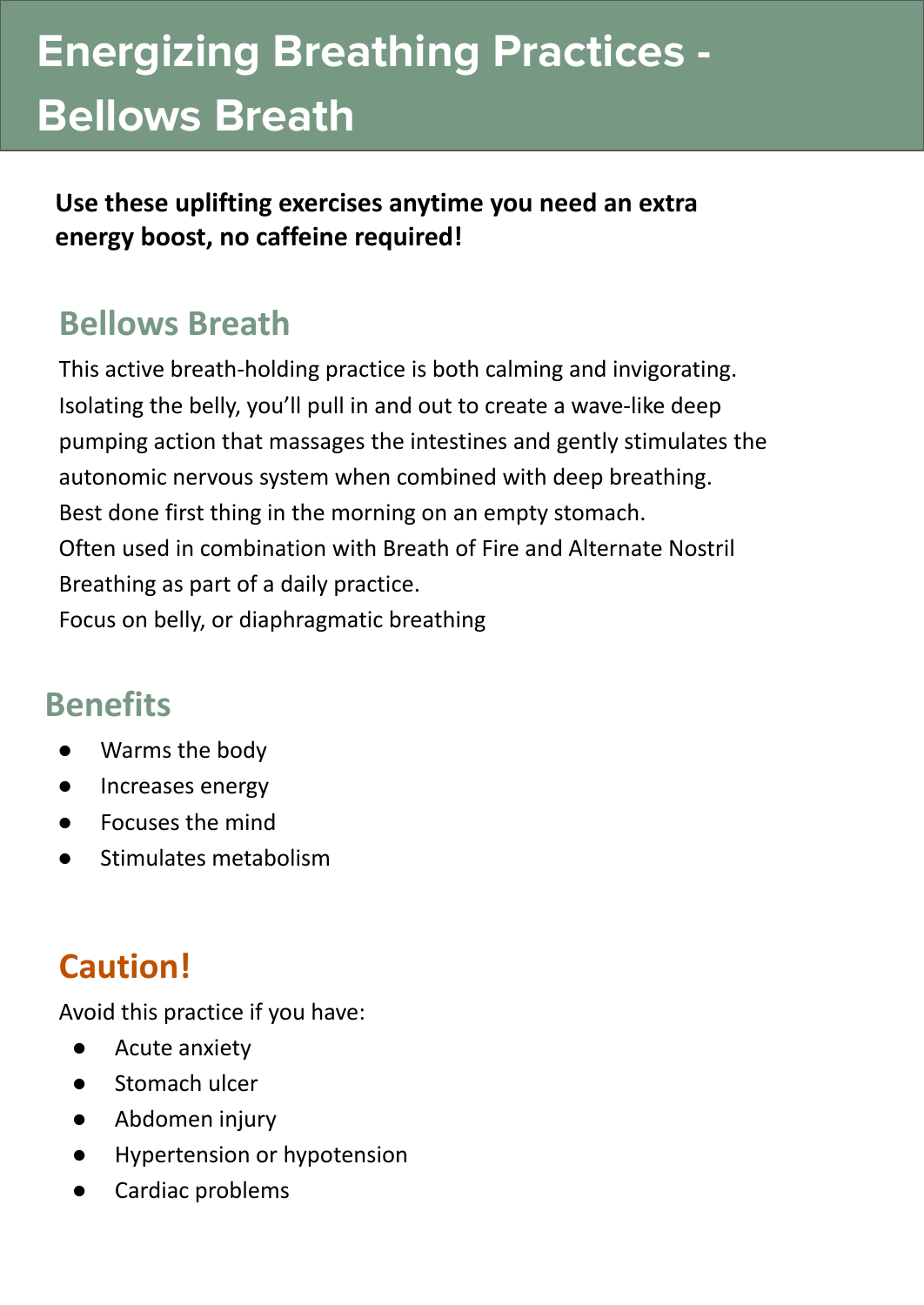# **Energizing Breathing Practices - Bellows Breath (Continued)**

#### **The Exercise**

- Find a comfortable seat, either crossed-legged on the floor, hips slightly elevated or seated in a chair, feet on the floor.
- Hands can rest on your thighs, palms up or down.
- **•** Gently close your eyes.
- Exhale completely and lean forward as you shift your weight into your hands to release your belly.
- Begin a series of pulling the belly in and releasing in a rhythmic pattern as you hold your breath out.
- Keep going with in an out pattern until you need to take a catch breath.
- One outheld breath followed by an inhale constitutes one round

### **Recommended practice:**

2-3 breath cycles and then resume regular breathing.

Work up to 30 pulls per round, increasing as you can without disrupting the rhythm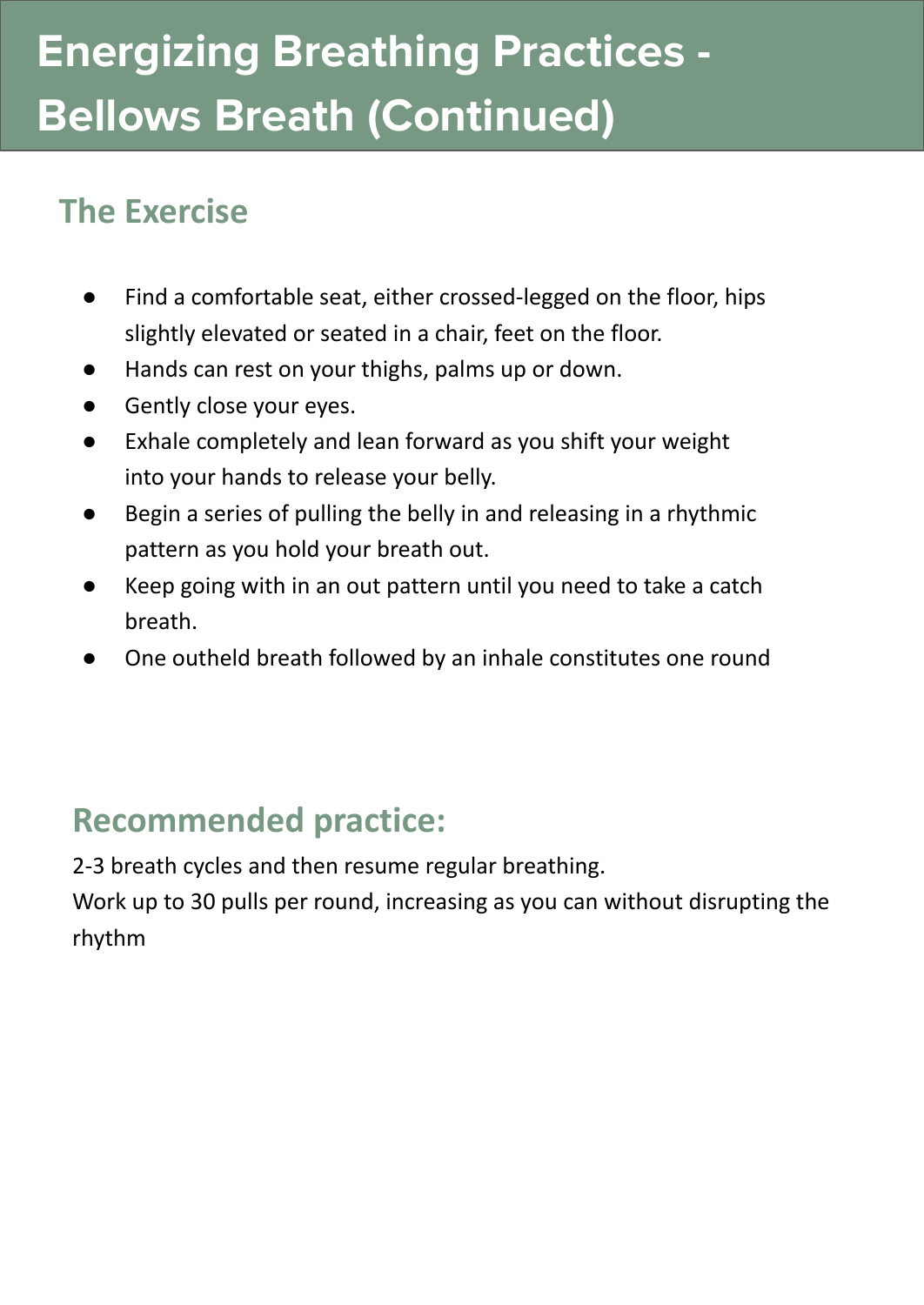# **Energizing Breathing Practices - Breathing in Steps**

#### *Inhale-extended focus*

This practice requires you to really tune your awareness to your emotional state as you notice whether your breath is stressed and shallow or calm and deep as you insert a pause at different intervals.

This energizing version of the practice emphasizes the inhalation to reset your focus and boost your energy during the day.

#### **Benefits**

- Increases emotional awareness
- Boosts energy
- Improves focus
- Downregulates stress
- Oxygenates the body

#### **The Exercise**

- Start with a full exhale to prepare, then begin to inhale one-half of your breath slowly.
- Pause for 2 seconds.
- Inhale the other half of your breath, keeping the same pace, then pause for 2 seconds.
- Exhale completely and fully, pausing for 2 seconds at the bottom of the exhale.
- On the next inhale, begin counting each half of the inbreath for 2-3 seconds, so the full exhale is 6-8 seconds including the hold.

CONTINUED NEXT PAGE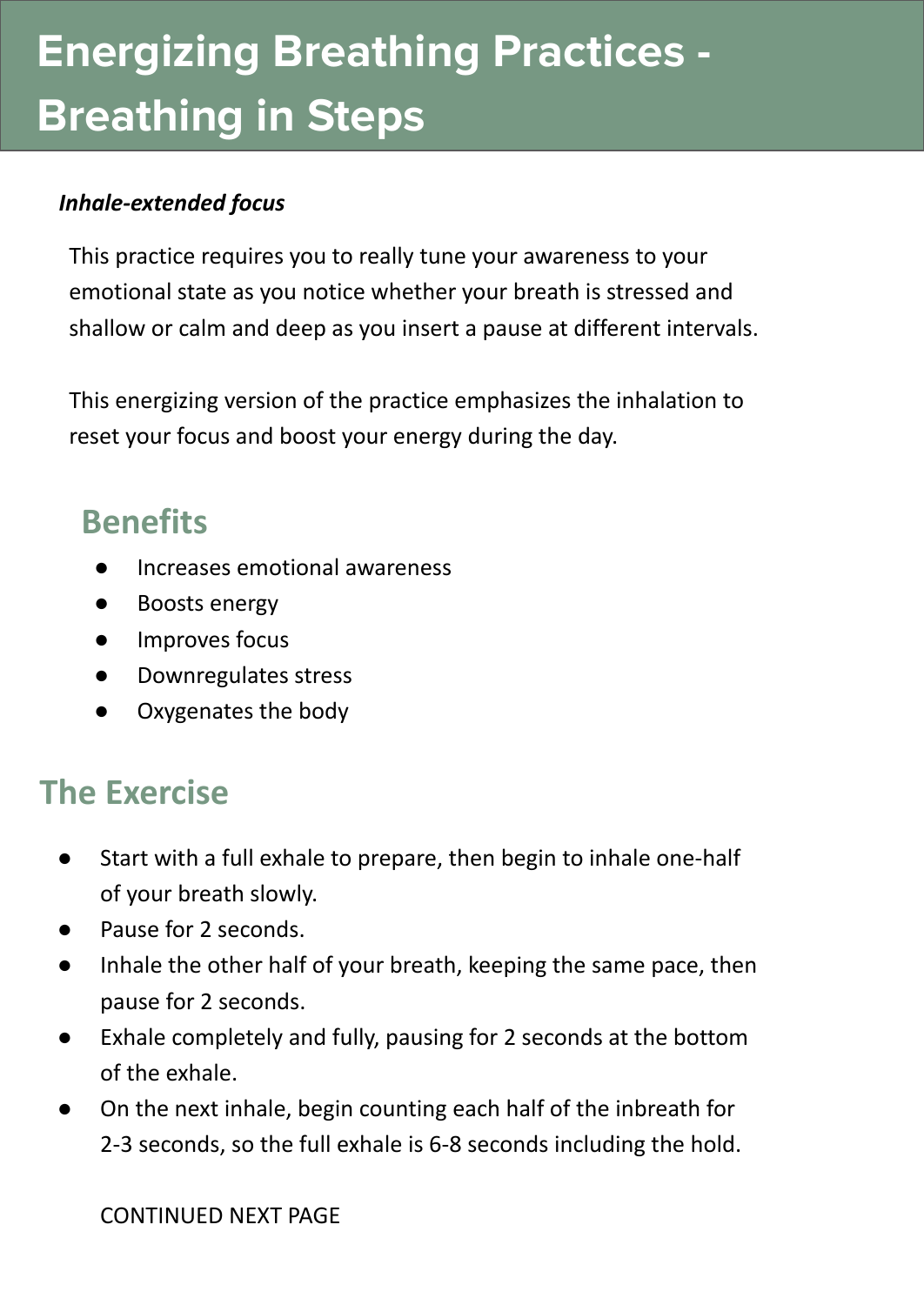# **Energizing Breathing Practices - Breathing in Steps (Continued)**

- Exhale to a count of  $3$  or  $4$ .
- You can continue to build upon this pattern, this time in three steps: inhale one-third, pause for 2 seconds; inhale one-third, pause for 2; inhale one-third, pause for 2. Exhale completely and pause for 2.
- Best done first thing in the morning on an empty stomach.
- If you're new to deep breathwork, you may want to try this lying down first to gauge your response. It's normal to feel tingly and possibly a bit light-headed as you acclimate to the practice, but if you feel like it's too much or you may pass out, back off on the intensity.
- Focus on the breath instead of meticulously counting. You can lift a finger for every round of ten if it helps!

#### **Recommended practice:**

At least 4 rounds or as many as it takes to reduce the stress response.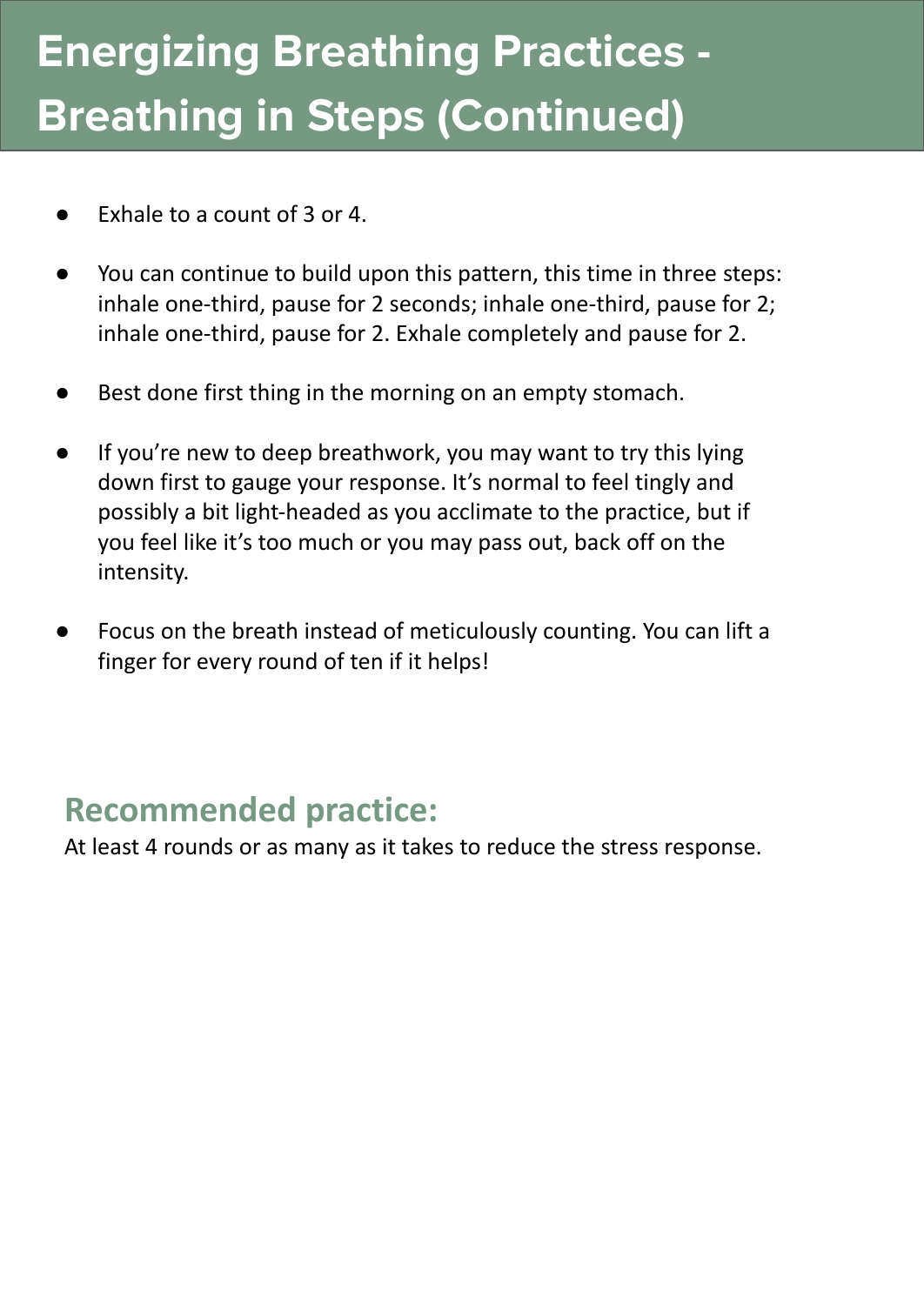### *(Advanced practice)*

Most recently popularized by 21-time World Record holder Wim Hof, this method is simple, yet complex. The deep breathing and holding practice is proven to help regulate stress levels, boost the metabolism, and improve vascular health.

The Wim Hof method combines the breathing practices with brief sessions of cold water exposure, like a minute-long cold shower or for maximum intensity, an ice water bath. Regardless if you decide to include cold exposure, the breathing practice is powerful either way.

**Caution:** Try this method lying down first. It makes some people lightheaded so be sure it works for you before engaging in a seated practice. If you begin to feel dizzy anytime during the practice, return to normal breathing patterns.

#### **Benefits**

- Warms the body
- Increases energy
- **Reduces stress**
- **Enhances focus**
- Stimulates metabolism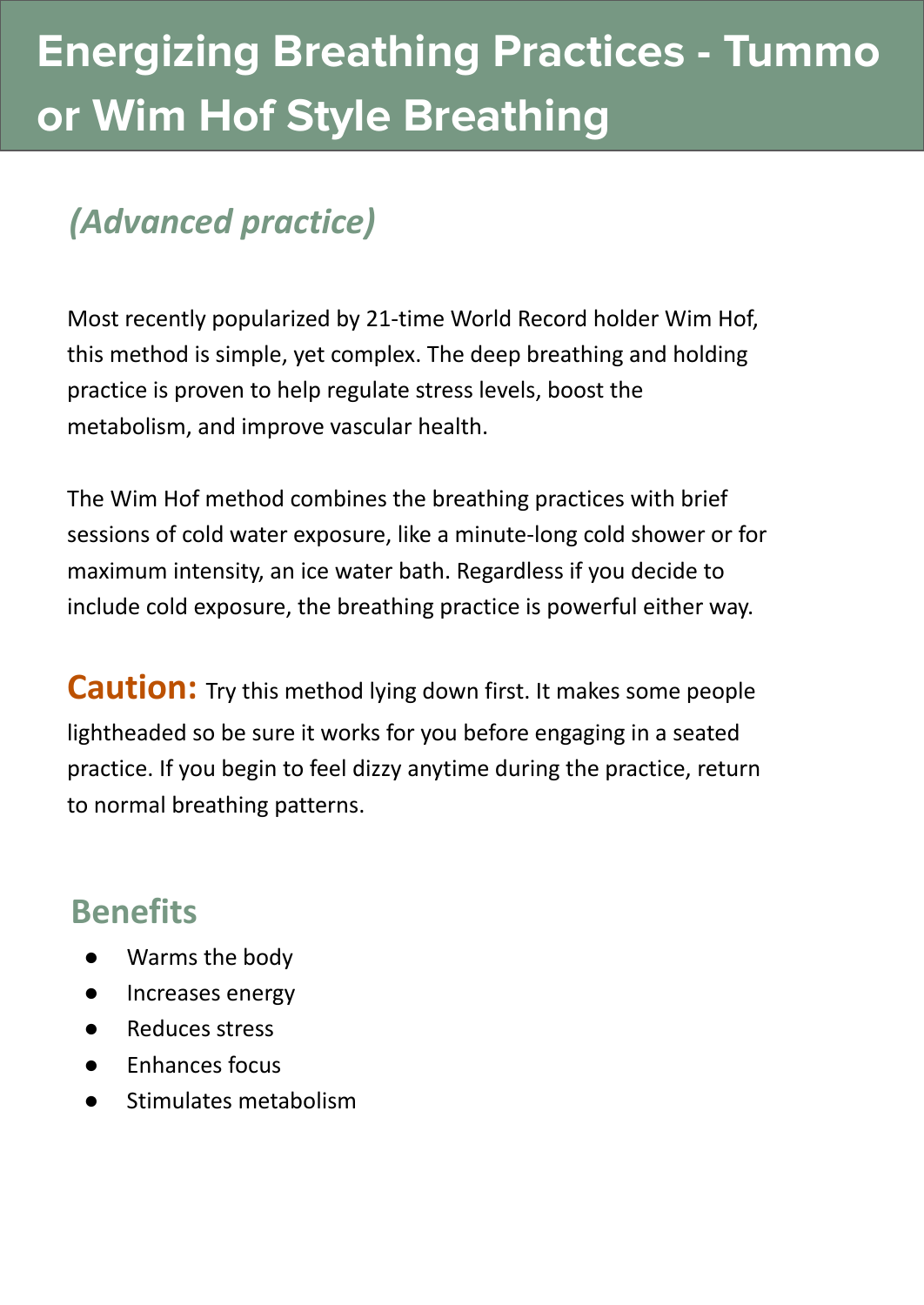# **Energizing Breathing Practices - Tummo or Wim Hof Style Breathing (Continued)**

### **The Exercise**

- Find a comfortable seat, either crossed-legged on the floor, hips slightly elevated or seated in a chair, feet on the floor OR lay on your back.
- Hands can rest on your thighs, palms up or down.
- Gently close your eyes.
- Start to breathe fully in through your nose, filling your belly and lungs to capacity, then let go, letting the breath release naturally and without force through your nose or mouth. You may want to visualize a wave building up to a crest, then releasing.
- Continue for 30-40 breaths and on the last breath, breathe out, completely emptying the lungs. Tuck your chin and hold out for as long as you can (without forcing)
- In the next breath following the hold, fill your lungs completely and hold in for 10-15 seconds, until you need to take a breath.
- Repeat the entire process for another 2 or 3 rounds
- On the final hold in, engage your pelvic floor and contract your abdominal muscles to force the breath upward before ending the practice
- Let your breathing return to neutral

### **Recommended practice:**

30-40 full, 3-part breaths; fully in and gently out 3-4 rounds.

Don't rush! If you feel lightheaded, slow your breathing down.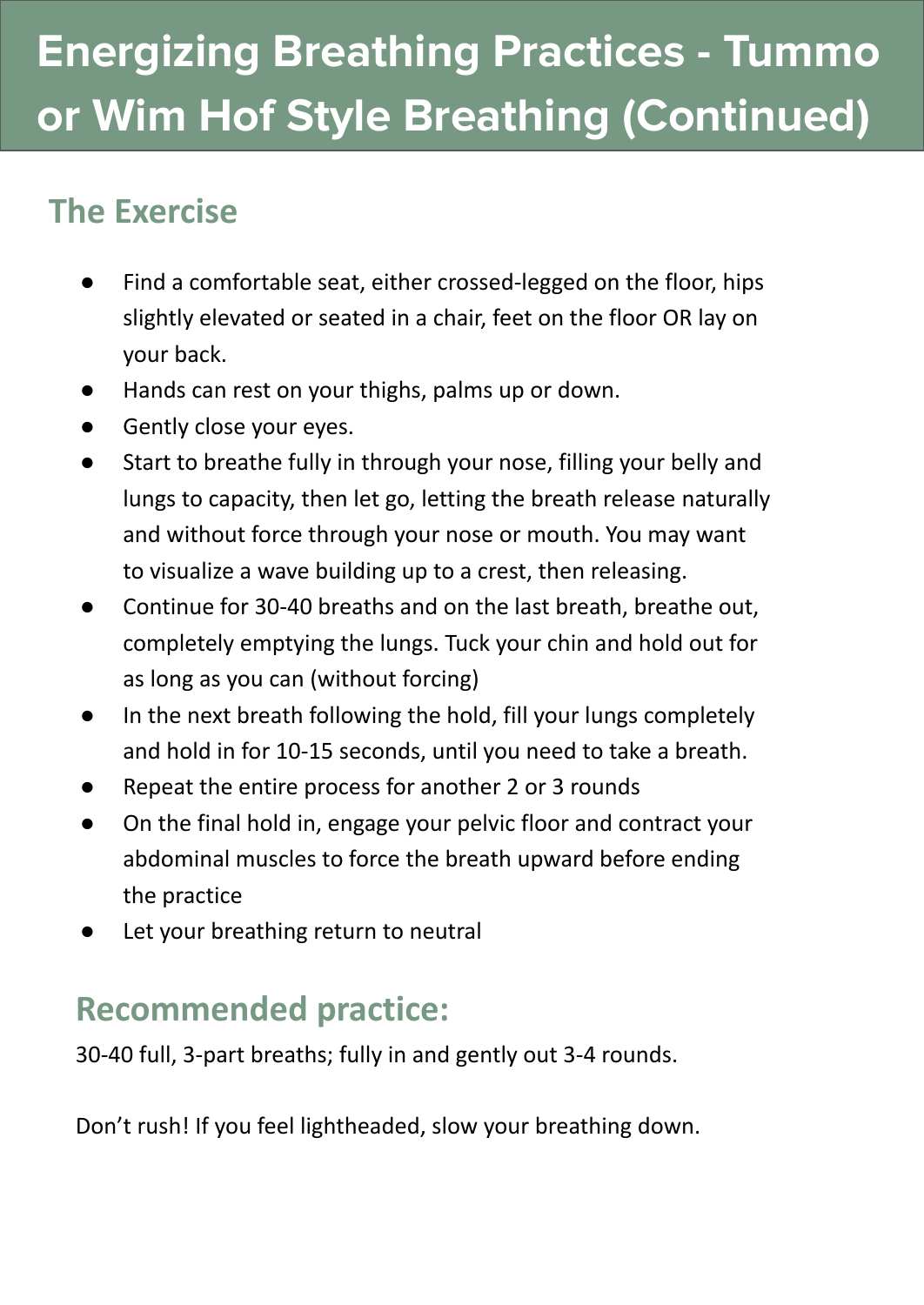# **In-the-Moment Practices - Uplifting: Breath of Joy**

*These are a few of the practices you can use to increase your energy, lower or redirect negative stress in the moment after a trigger.*

The energizing Breath of Joy is a great way to begin your day, as well as anytime you need an energy boost.

The strong arm movements deliver an immediate release of pent-up tension, temporarily stimulating the sympathetic nervous system and oxygenating the body. In combination with the breathwork, this method leaves the mind calm and focused as the parasympathetic nervous system kicks in.

This breathing method counters the shallow chest breathing associated with anxiety as it clears the mind, leaving behind a sense of focus and clarity. A great way to close your morning breathing session, this practice is the perfect antidote to an afternoon (or anytime of day) slump. Helpful for releasing negative energy as well.

#### **Benefits**

- Increases emotional awareness
- Boosts energy
- Improves focus
- Downregulates stress
- Oxygenates the body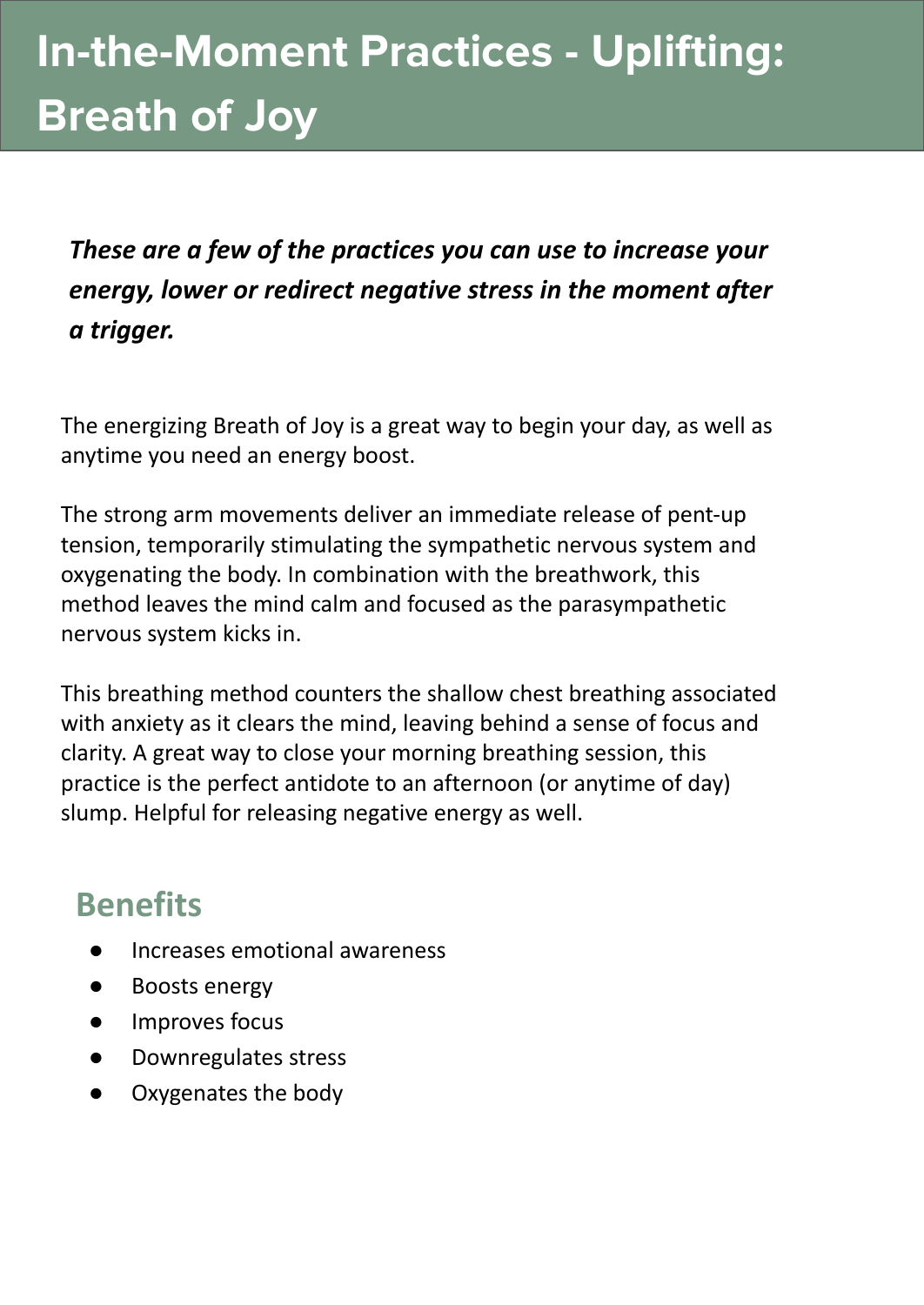# **In-the-Moment Practices - Uplifting: Breath of Joy (Continued)**

#### **The Exercise [\(Click Here for Video\)](http://elizabethborelli.com/breath-of-joy/)**

- Stand with feet hip-distance apart, knees slightly bent, as though you are about to sit down in a chair.
- Inhale to 1/3 of your lung capacity through the nostrils as you swing the arms up and straight out in front of you, keeping them parallel until they come to shoulder level.
- Continue to inhale to 1/3 capacity as you stretch your arms out to either side in a T position at shoulder level.
- Inhale to full capacity and continue to swing the arms straight up over the head, palms facing each other.
- Now open your mouth and exhale completely with a loud "ha" while you bend your knees more deeply, sinking into a standing squat swinging the arms back behind you. you can repeat this up to 10 more times as you focus on coordinating the movement of the arms with the movement of the breath, finding your own rhythm.

#### **Recommended practice:**

3-8 rounds.

Breath of Joy can be practiced seated as well.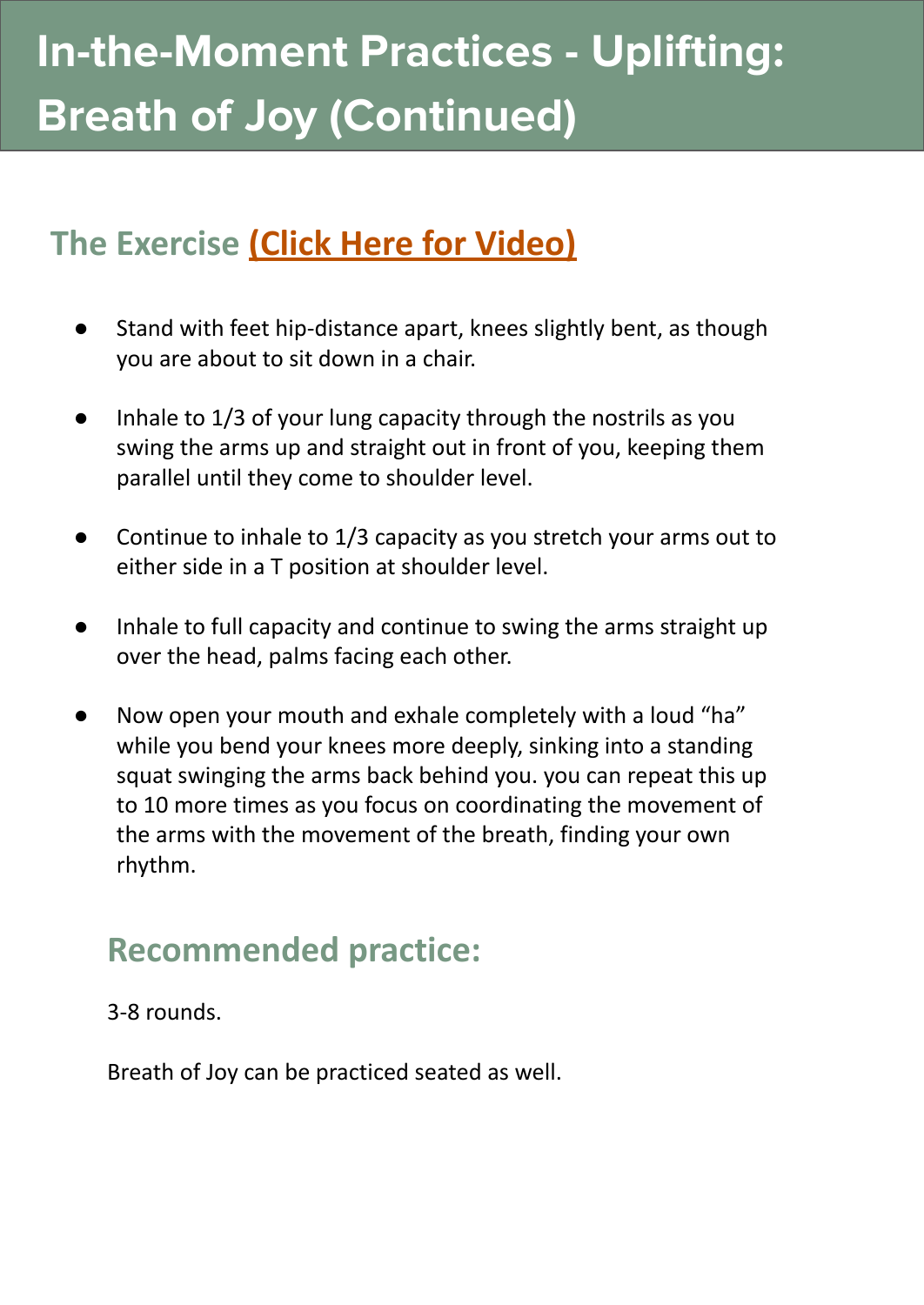# **In-the-Moment Anxiety Reduction Practices - The Physiological Sigh**

Labeled **the Physiological Sigh** by Stanford researcher Mark Krasnow, this super simple breathing method has been called the fastest path to stress reduction. Especially helpful because you can do it anywhere!

This practice works to reduce stress by decreasing the CO2 levels in the lungs, bringing the autonomic nervous system (ANS) into balance and downregulating your emotional state.

The neural circuits that control the heart work a little more slowly than those which control the lungs, so the heart rate will take about 40 seconds to come down.

If you find it hard to breathe through the nose due to congested sinuses, you can keep your teeth clenched, open your lips and breathe in through the mouth, followed by a normal exhale.

#### **Benefits**

- Calms the mind
- Oxygenates the body
- Brings your nervous system into balance
- Creates equilibrium between alertness and relaxation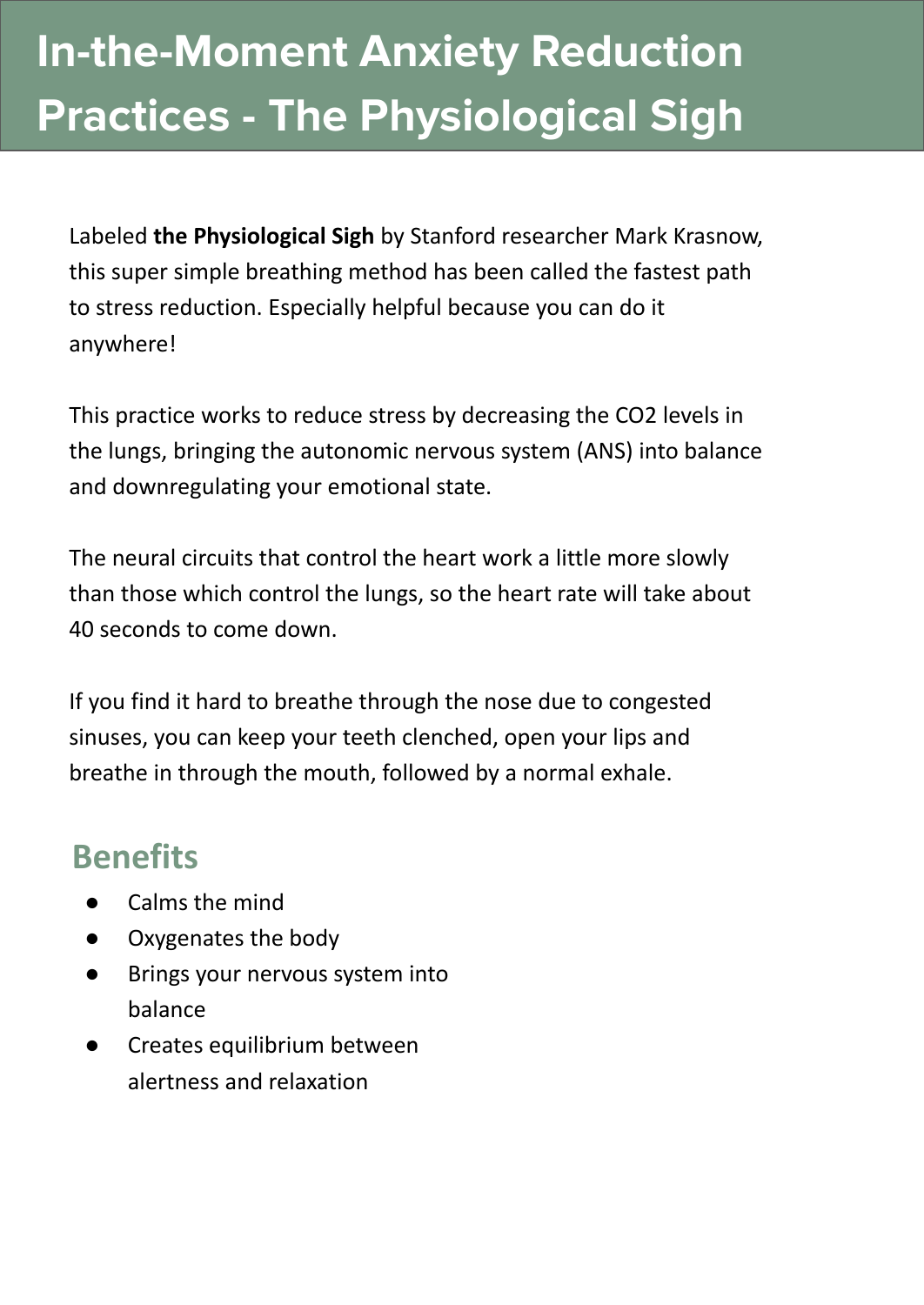- Sitting or standing, begin by exhaling fully.
- Eyes open or gently closed, take 2 full inhales through the nose followed by an extended exhale through the mouth, breathing all the air out.
- Breathe fully into your belly, extending it to create space as the diaphragm lowers, then continue breathing upward into your chest, which begins to expand as your belly moves slightly inward.
- For each breathing cycle, be sure to take a full breath in and to exhale completely, bringing the maximum volume of oxygen into the lungs.
- Complete 2-3 rounds.
- At the end, drop your hand down, take a big breath in through both nostrils, hold in a few seconds and sigh it out. This is a great time to do a short meditation if you want to make this part of your daily routine.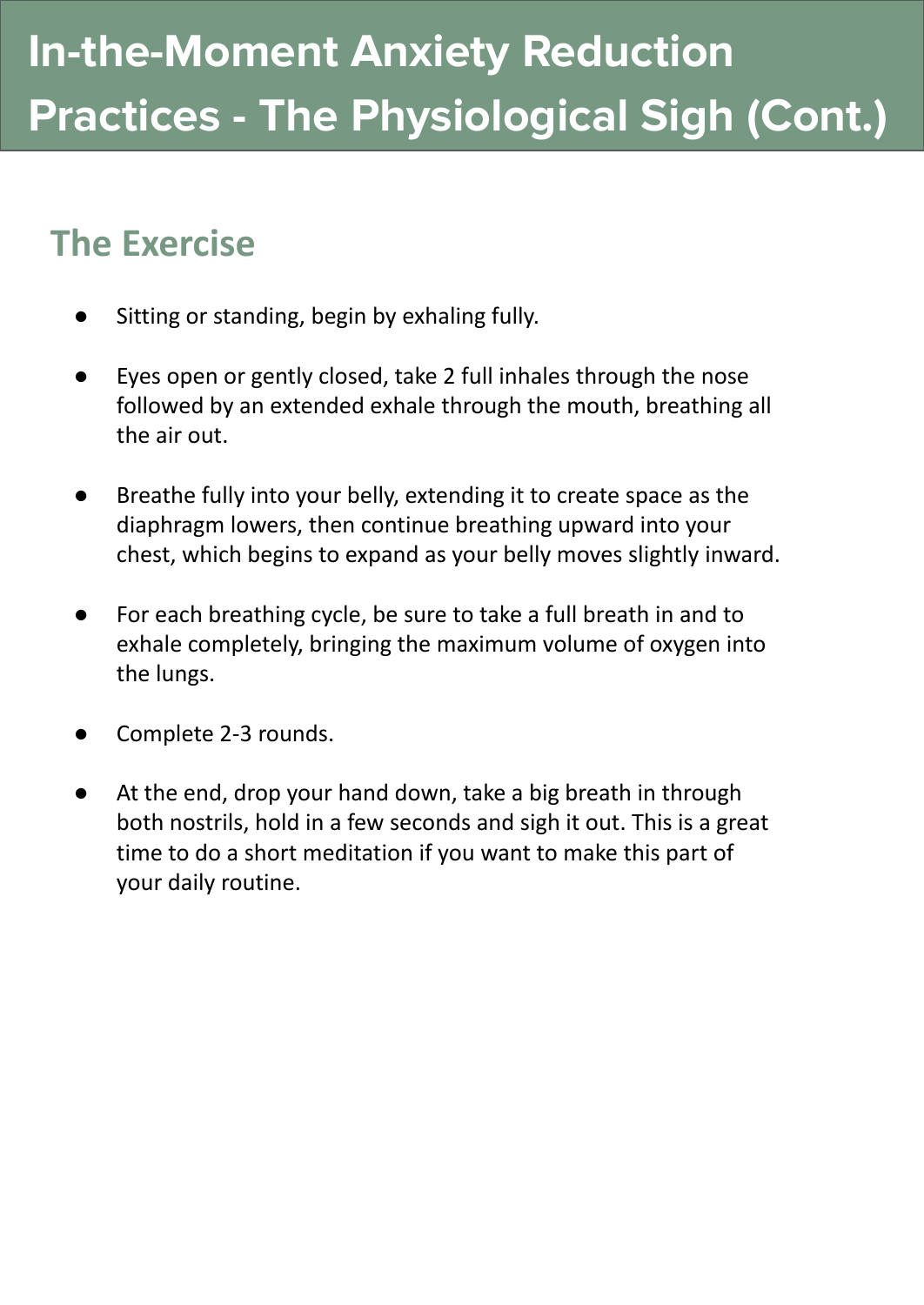# **Bonus: Best Practice for Falling Asleep - Relaxing Body Scan**

This exercise was developed by Jon Kabat-Zinn at the University of Massachusetts, Amherst Medical School to manage stress and chronic pain. A great way to relax your mind and body before bedtime, this practice can help you begin to recognize and process difficult memories and emotions you may be subconsciously holding onto.

#### **Benefits**

- Calms the mind
- Downregulates the nervous system
- Improves focus
- Builds concentration

- Lie down on your back either on your bed or a place where you'll be comfortable and undisturbed. Switch to nasal breathing and begin to deepen your breath as you focus your attention on the movement of your breath, quieting your mind.
- Move your attention from the back of your head, your shoulders, your back, your hips, the backs of your legs, and your heels touching the ground. Let your body relax and sink into the ground supporting it.
- Return to attention to your breath as you continue to breathe naturally, gently, deeply, letting go of thoughts or distractions.
- Begin by bringing your awareness to the sensations in your feet. Bring your attention to the toes of your right foot, tuning in to any feelings of discomfort, breathing gently into any tension in your toes as you visualize letting it go. Tune into each part of your right foot; the arch, the ankle and heel of your right foot, carefully noticing the sensations in each part of the foot, visualizing breathing tension release into every part. (CONTINUED NEXT PAGE)